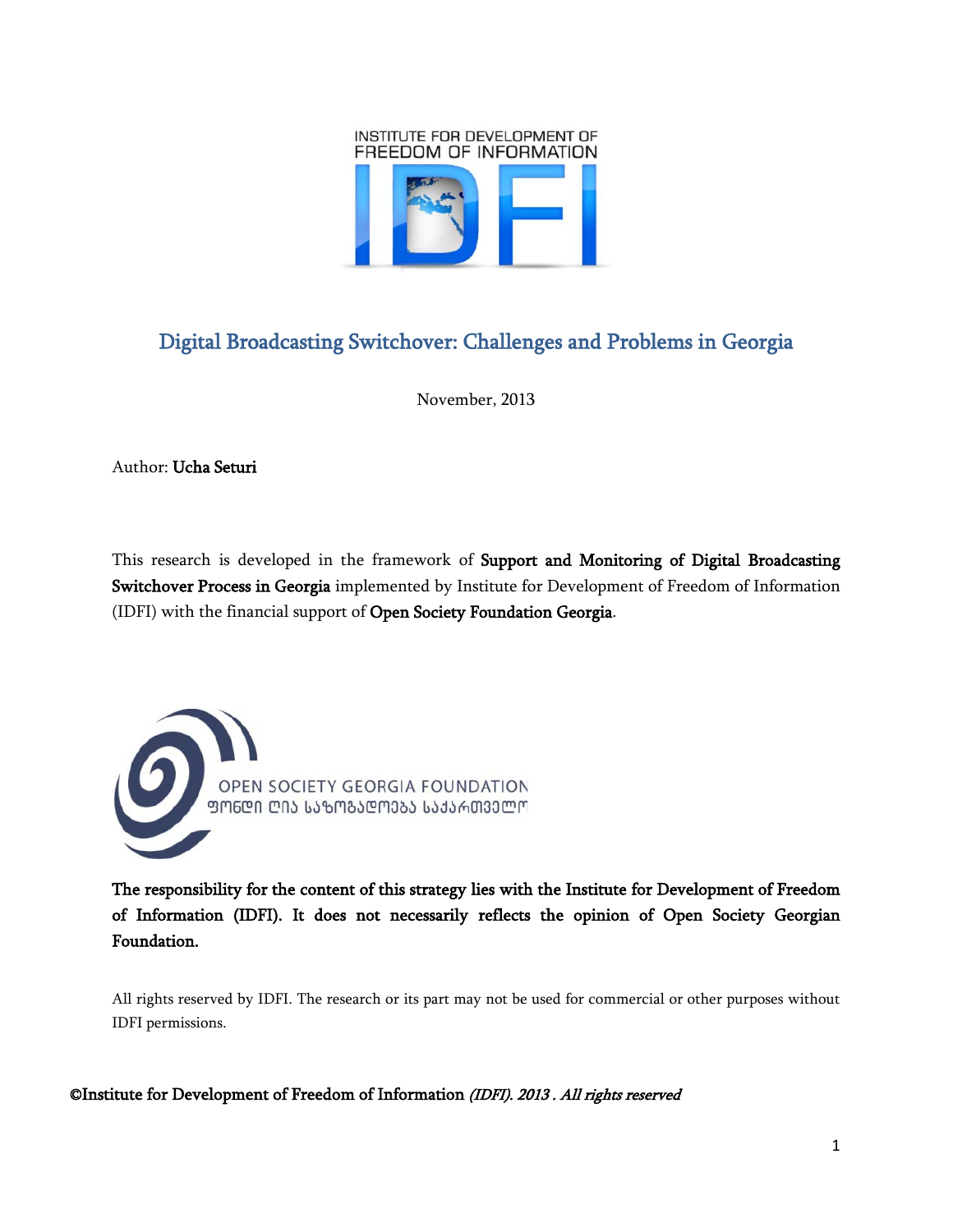# **CONTENT**

| 4. Position of Georgian Ministry of Economics and Sustainable Development andImportant Indicators |
|---------------------------------------------------------------------------------------------------|
| 5. Recommendations Related to Georgia's Digital Broadcasting Switchover Process  21               |
|                                                                                                   |
|                                                                                                   |
| 5.3 Non-existence of Assistance Strategy and Policy Related to Regional Broadcasters  24          |
|                                                                                                   |
|                                                                                                   |
|                                                                                                   |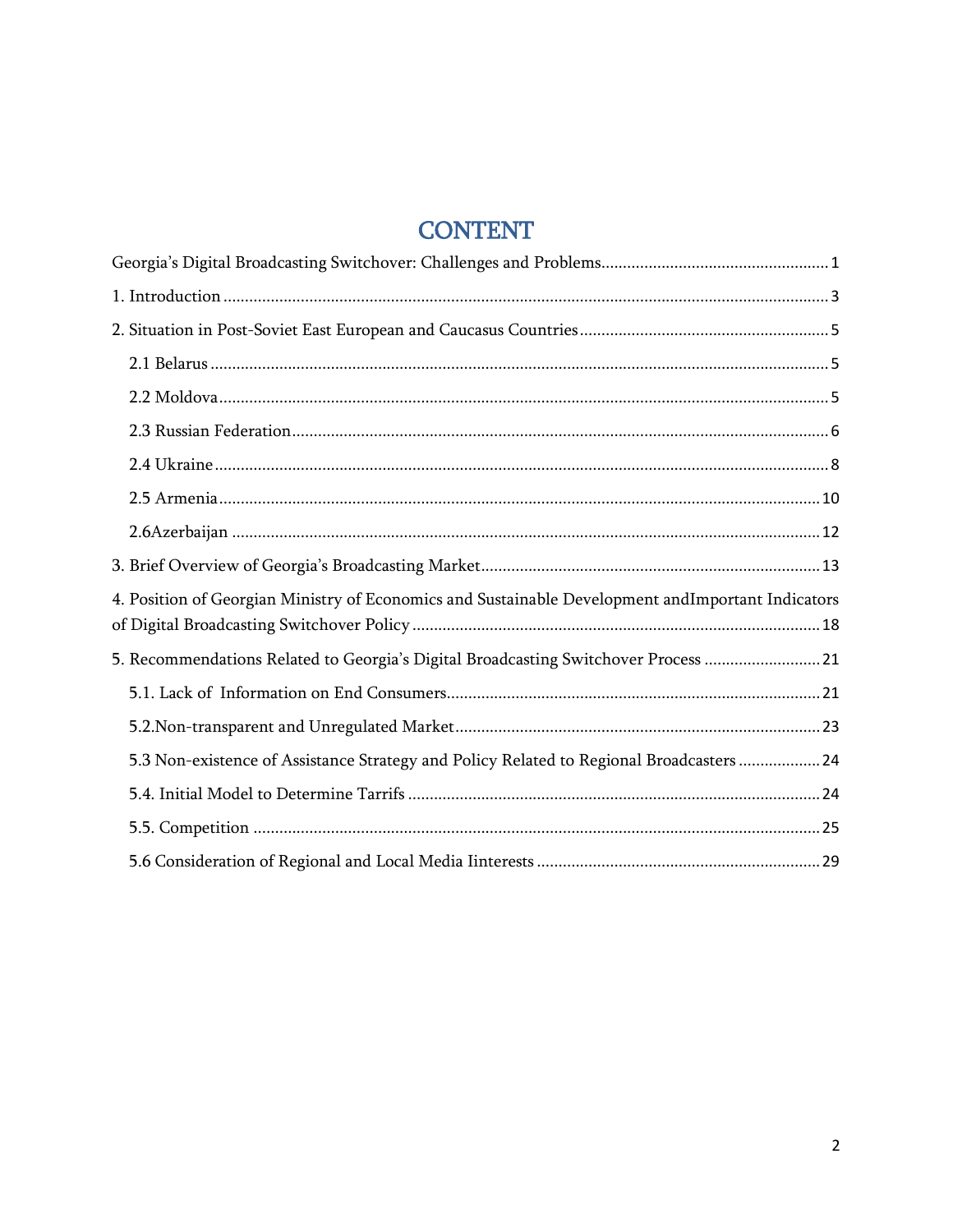# 1. Introduction

<span id="page-2-0"></span>July 17, 2015 is the deadline by which Georgia is required to switch off the analog broadcasting in line with the Geneva Convention, though situation in Georgia in this regard compared to other countries of the region is not beneficial. Unfortunately, least efforts were implemented in Georgia in this direction compared to the post-Soviet countries and until not it was not considered as an object of study for digital process based organizations.<sup>[1](#page-2-1)</sup>

The issue should be addressed by the Government of Georgia, namely Georgian Ministry of Economics and Sustainable Development, though no pro-active actions were undertaken till the end of 2012. The Georgian National Communications Commission implemented certain actions but a lot is to be done in terms of frequency licensees, market research/analysis and accessibility of information.

The OSCE Representative on Freedom of the Media Dunja Mijatović called on the Georgian authorities to stay on the path toward media freedom as she ended her visit to Tbilisi on November 13, 2013. "Media freedom is high on agenda of the Georgian authorities, and I am grateful for their readiness to continue co-operation with my Office," Mijatović said. Mijatović also urged the authorities to outline a timeline for and take practical steps for the upcoming digital switchover with involvement of all stakeholders, including civil society. [2](#page-2-2)

The digital broadcasting switchover process in other post-soviet countries that are our neighbors also started several years ago. Similarly to other countries in the region, the analog broadcasting is anticipated to be switched off in Georgia in 2015. Irrespective of practical steps undertaken by the neighboring countries and existing problems, freedom of expression and media diversity is endangered there through a monopolization of information distribution and a lack of political will.

In addition to freedom of expression and media diversity, one of the key challenges faced by our neighbors in terms of digital broadcasting switchover is financial problems that reduce chances to low-budget regional and local media to rescue.

l

<span id="page-2-1"></span><sup>1</sup>Comment: IRIS *plus* 2013-1Digital Switchover*Digital Plans and Reality: Switchover in Russia and other CIS Countries.*  [http://www.obs.coe.int/oea\\_publ/iris/iris\\_plus/2013-1.html](http://www.obs.coe.int/oea_publ/iris/iris_plus/2013-1.html)

<span id="page-2-2"></span><sup>2</sup> <http://www.media.ge/ge/portal/news/301726/>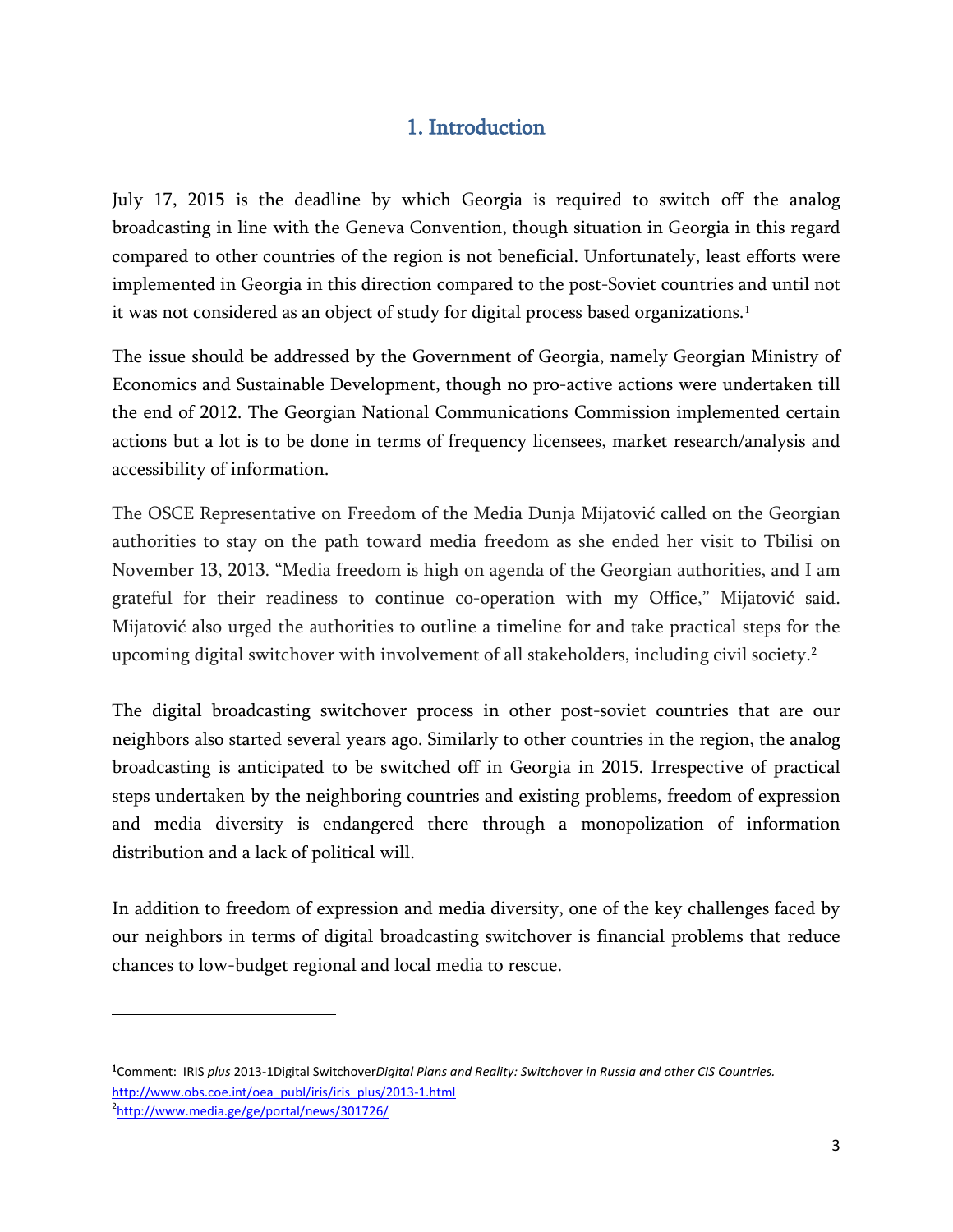Due to the limited time necessary for the digital broadcasting switchover, diversity of actions to be implemented by suppliers and consumers, and a big number of stakeholders, we believe that the existing information on actions implemented by the State is not sufficient. The official information that is posted on the official webpage of the Georgian Ministry of Economics and Sustainable Development provides data on optimization of frequency resources but scarce data is available for other priorities. The above won't be alarming if there exists the approved state strategy and action plan. It is not clear what the volume and content of activities to be undertaken by consumers will be.

After approval of the state strategy and action plan that should be completed in November 2013 it is necessary to make amendments in the Georgian Law on Broadcasting, Georgian Law on Communications and other related laws by end of the 2013 autumn parliamentary session. Review and the relevant registration of normative acts regulating competition terms and other issues related to the digital broadcasting switchover can be completed by April 1, 2014 by the best scenario taking into account importance of the issue; as to announcement of competition to select a multiplex operator and selection of the relevant winner cannot be completed by June 1, 2014. In addition to development, making up, and optimization of the final network, addressing issues related to the analog broadcasting, provision of information and distribution/subsidizing receivers to the end consumers, there is a number of important directions that require time and resources.

## In case the required legal changes are not made and actions to hold a competition are not completed by the above timeline, it will not be feasible to switch off the analog broadcasting by June 17, 2015.

The present survey provides key recommendations that are suggested to the Georgian Ministry of Economics and Sustainable Development to consider in the policy document related to the digital broadcasting switchover. These recommendations will make it possible to minimize risks that may endanger **development and freedom** of media, its diversity and generally, media democracy in the transition to the digital switchover and the analog broadcasting switchover period.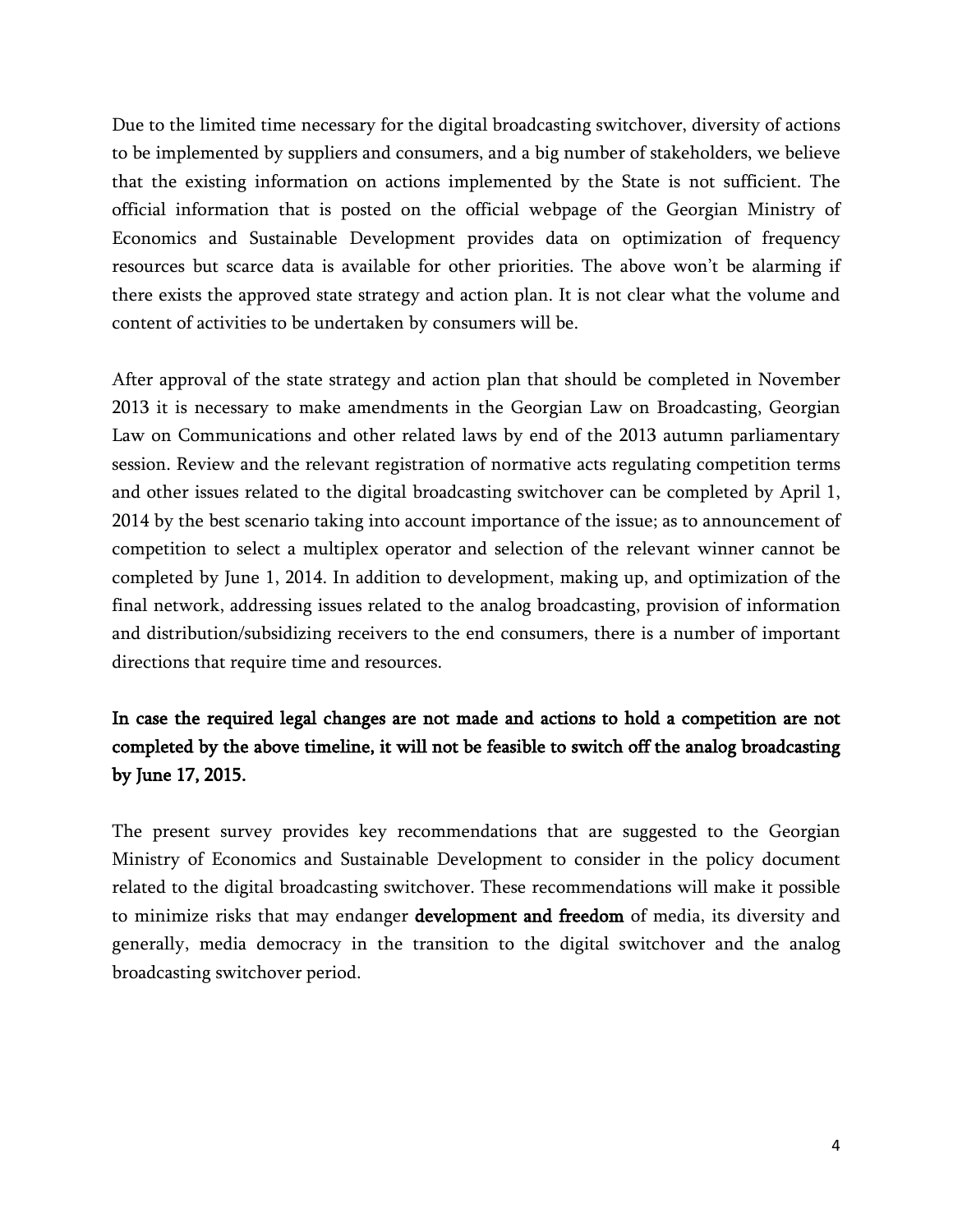### <span id="page-4-0"></span>2. Situation in Post-Soviet East European and Caucasus Countries

### <span id="page-4-1"></span>2.1 Belarus<sup>[3](#page-4-3)</sup>

In Belarus, the digital broadcasting channels became available on July 1, 2005. In Minsk the test regime was performed in the DVB-T and MPG2 standards by which a 1 kilowatt transmitter covers a territory with 60 km radius. On December 8, 2005 the Government approved the state program and action plan related to the digital broadcasting switchover<sup>[4](#page-4-4)</sup>, according to which 45% of the territory was to be covered in 2010, and 75% of the territoryby 2015. As of 2009, 51%of the territory was covered. The Belarus action plan was adjusted several times due to challenges and problems arisen in the working process. In accordance with the information provided by Sergei Dudarev who is a head of State Digital Broadcasting Supervision Council, 82% of the country is covered by the digital broadcasting network and 93% of the population is able to receive digital programs as of 2013.<sup>[5](#page-4-5)</sup>

Majority of Belarus population depend on the common platform, though in cities there is a big concentration of cable broadcasting platforms. The switch off of the analog broadcasting is scheduled for 2015. The negative factors of Belarus practice are insufficient information campaign and inadequate state subsidy fund as well as quality of dependence of network on broadcasting network operator established with the state participation.

### <span id="page-4-2"></span>2.2 Moldova<sup>[6](#page-4-6)</sup>

l

The digital broadcasting platform became operational in Kishinev in September, 2003 that transmitted four channels. This network with one transmitter covered 90% of the population. The second test multiplex was constructed in Slobodia. In 2007 Moldova

<span id="page-4-5"></span><sup>5</sup>Belarus brings forward switchover to 2012 . July 22, 2011

<span id="page-4-3"></span> $3$ Note: The territory of Belarus is 207,600 km<sup>2</sup>, its population is 9.7 mln. There are 3.7 mln. Households and number of TV sets is 4.5 mln.<br> $4$  The DTT switchover experience in Ukraine, Belarus and Russia,

<span id="page-4-4"></span>[http://109.237.83.117/\\_files/new/NMD\\_Workshop\\_DigiTAG\\_Bucharest\\_25-26\\_March\\_2010.pdf](http://109.237.83.117/_files/new/NMD_Workshop_DigiTAG_Bucharest_25-26_March_2010.pdf)

<span id="page-4-6"></span><sup>&</sup>lt;u><http://www.digitaltveurope.net/8864/belarus-brings-forward-switchover-to-2012-2/></u><br><sup>6</sup> Note: Moldova –territory: 33 846 km<sup>2</sup>, population: 3.6 mln, households: 1.2 mln, number of TV sets: 4 mln.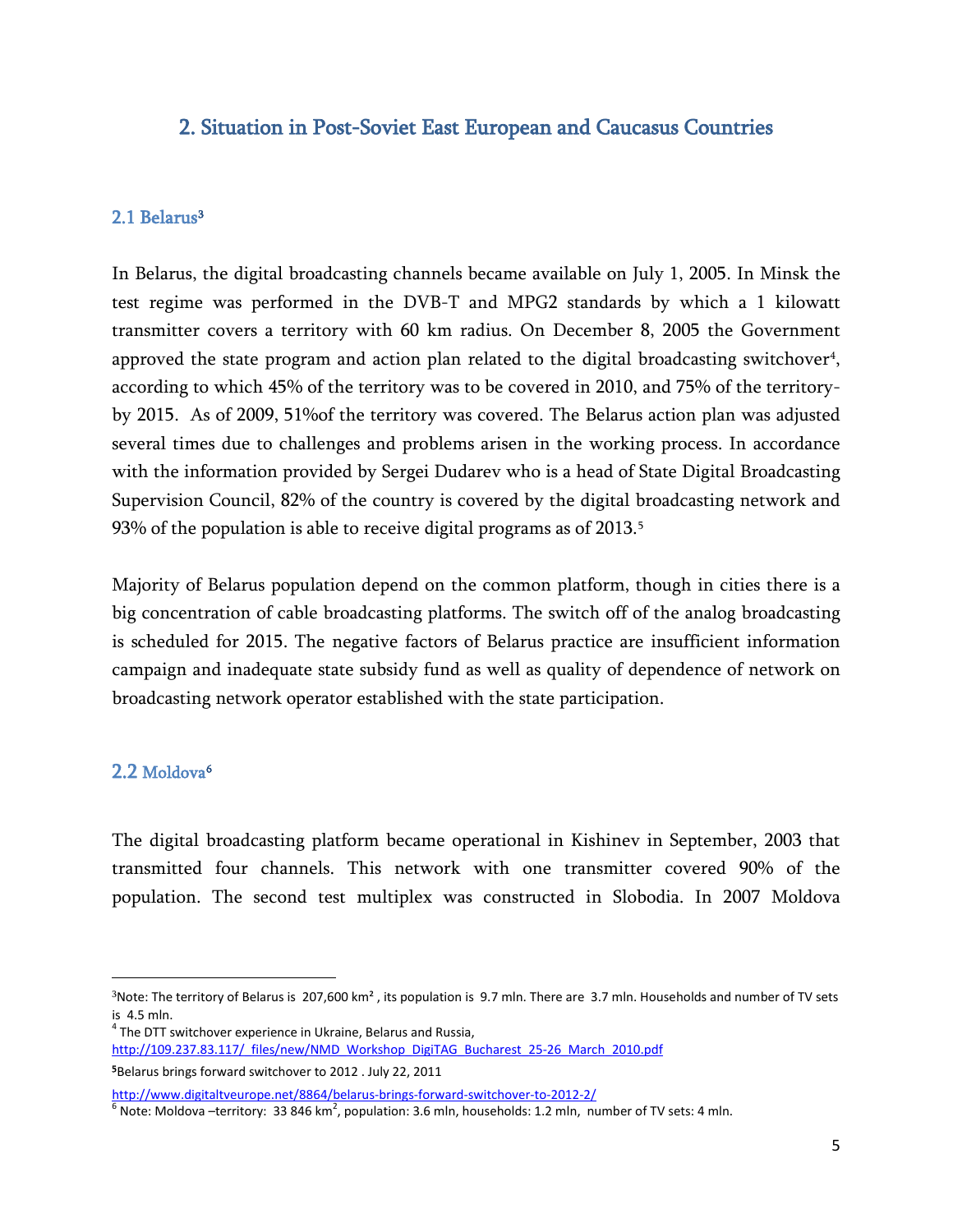presented the state digital concept<sup>7</sup>, whilst DVB-T and MPEG-4standard were approved by the Parliament in the same year. Starting 2009 it was planned to operationalize regional digital broadcasting multiplex. The relations were regulated in line with the law on electronic communications and the Moldavian digital broadcasting switchover action plan. [8](#page-5-2)

In Moldova, a proportion of the analog cable platform is high, in particular, it totals to 70%, digital cable- 1%, satellite broadcasting- 8%, whilst the rest 21% is occupied by the analog broadcasting platform.

### <span id="page-5-0"></span>2.3 Russian Federation<sup>[9](#page-5-3)</sup>

The first test digital broadcasting network was operationalized in Nizni Novgorod in 2000, in some weeks in Sankt Petersburg. In 2003, the test digital broadcasting network in a mobile regime was operationalized in Moscow; in particular, it was possible to receive broadcasting in cars. Starting April 2007, the commercial mobile DVB-H standard test platform in Sverdlovsk region (central part of country). In 2009, 1% of the country territory and 1% of the population was covered by the digital broadcasting network. In 2009, the DVB-H test network to be transmitted in a movable regime was activated in Moscow. The digital broadcasting switchover strategy<sup>10</sup>was approved by Government on September 21,  $2009$ <sup>[11](#page-5-5)</sup>. The switchoff of the analog broadcasting was scheduled for  $2015$ ,<sup>[12](#page-5-6)</sup>though the total transition to the digital broadcasting platform is likely to be completed in 2017.

In accordance with the November, 2009 data, the broadcasting platforms are distributed as follows<sup>[13](#page-5-7)</sup>:

<span id="page-5-1"></span> $^7$  digitag 2009. The status of digital terrestrial television (DTT) in the former USSR republics http://www.digitag.org/MembersOnly/Reports/Post-Soviet%20Report%20Version1.2.pdf

<span id="page-5-2"></span> $8$  Organization for Security and Co-operation in EuropeOffice of the Representative on Freedom of the Media ANALYSIS OF THE PROGRAMME ON THE TRANSITION FROMANALOGUE TERRESTRIAL TELEVISION TO DIGITAL TERRESTRIAL TELEVISION IN THE REPUBLIC OF MOLDOVA, 201[2.http://www.osce.org/fom/92575](http://www.osce.org/fom/92575)

 $^9$ Note: Russia: territory- 17 mln. km<sup>2</sup>, population- 142 mln., households- 45 mln., number of TV sets-100 mln.

<span id="page-5-4"></span><span id="page-5-3"></span>The Concept of Federal Special-Purpose Program of TV and Radio Broadcasting Development for 2009-2015 in Russia, 2009.<br><sup>11</sup> Development of Digital Terrestrial Televisionin Russia and Ukraine © 2010, European Audiovisual Ob

<span id="page-5-5"></span>

<span id="page-5-6"></span>France . [http://www.obs.coe.int/oea\\_publ/iris/iris\\_plus/iplus1LA\\_2010.pdf.en](http://www.obs.coe.int/oea_publ/iris/iris_plus/iplus1LA_2010.pdf.en) <sup>12</sup>Russia to complete analogue switch-off in 2017, November 14, 2012, Andrew katolo.<br>
http://www.screendigest.com/news/2012\_11\_russia\_to\_complet

<span id="page-5-7"></span>digitag 2009. The status of digital terrestrial television (DTT) in the former USSR republics <http://www.digitag.org/MembersOnly/Reports/Post-Soviet%20Report%20Version1.2.pdf>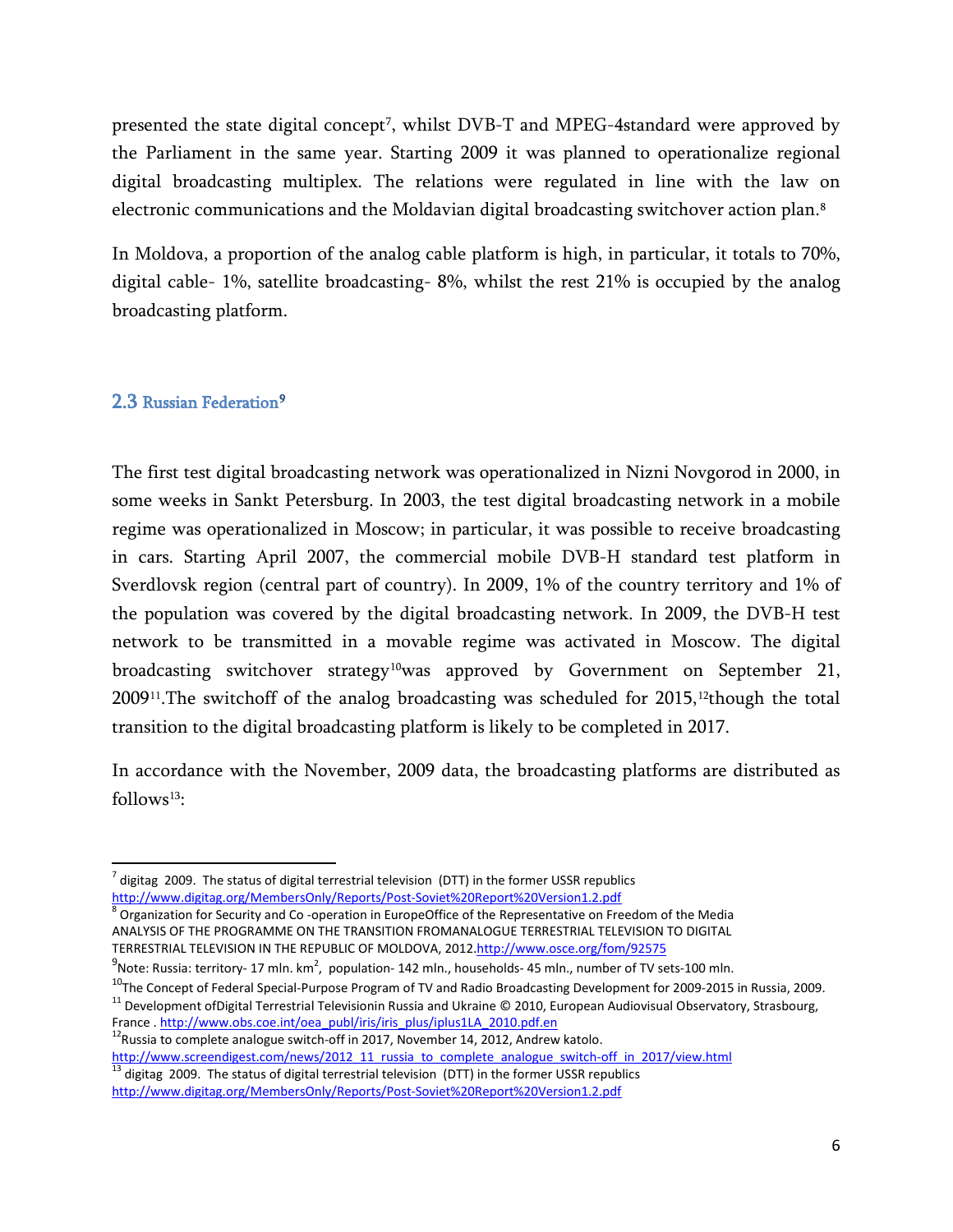

#### Figure 1. Data of Union of European Broadcasters

It should be noted that about 1.5 mln of population (in approximately 10 000 villages) do not have a possibility to receive any analog broadcasting signal, whilst 3.7 mln of the population have a possibility to watch only one broadcasting channel.

In accordance with the plan approved by Russian Federation, there are 4 stages of works related to network: at the first stage (2009-2010), 12 regions should be digitalized, 2324 transmitters were to be installed to cover 7.7% of the population; at the second stage (2011- 2012), 39 regions and 39.4 % of the population were covered through 1566 transmitters; at the third stage (2012-2013), 79 regions and 94% of the population via installation of 1552 transmitters; and the fourth stage (2013-2015) all 83 regions, i.e. 100 % of population, is to be covered through 6530 transmitters. 62% of funds necessary for the state program are covered by the State, whilst the rest – by commercial structures and investors.

Funding according activities is distributed as follows :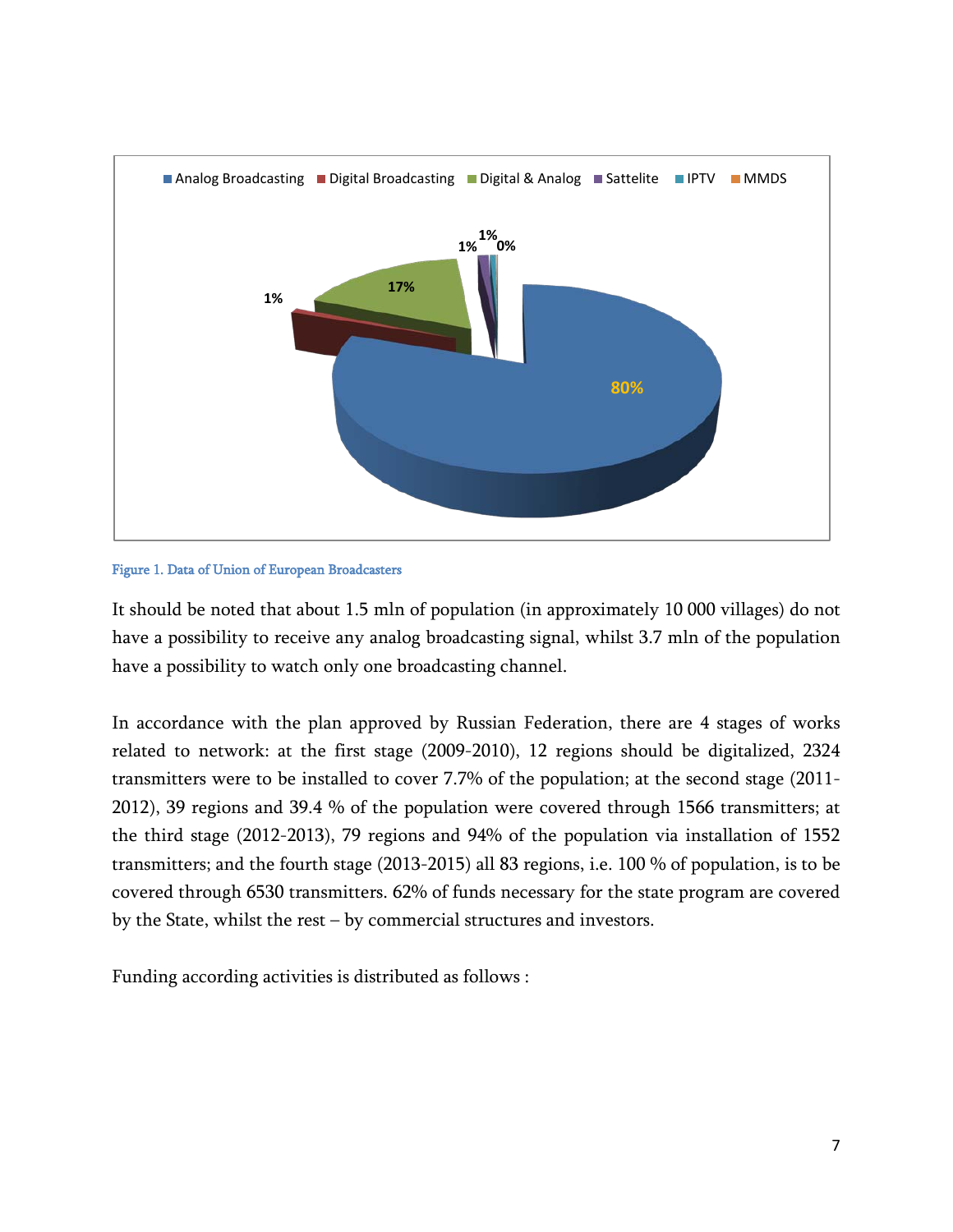

#### Figure 2. DIGITAG Data

The main problems of the Russian Federation related to digital broadcasting switchover are:

- 80% of the Russian digital broadcasting network is owned by the company "Russian TV and Radio Broadcasting Network". The 100% share of this company is owned by the State.[14](#page-7-1) Most of the rest 20% is owned by the companies founded by "Russian TV and Radio Broadcasting Network";
- The June 24 2009 Act of the President of the Russian Federation that defined a list of channels to be mandatorily transmitted by the first national multiplex; [15](#page-7-2)

#### <span id="page-7-0"></span>2.4 Ukraine<sup>16</sup>

In Kiev the first text digital broadcasting multiplex became operational in 2002. In 2006 (their number increased to four) their modernization was undertaken. In December, 2007 the National Television and Radio Broadcasting Council of Ukraine (NTVCU)<sup>[17](#page-7-4)</sup>introduced

<span id="page-7-1"></span>nders<br><sup>14</sup>Federal State Enterprise,Russian TV and Radio Network, <http://www.rtrn.ru/>

<span id="page-7-2"></span>[<sup>15</sup>http://www.comnews.ru/node/70907](http://www.comnews.ru/node/70907)

<span id="page-7-3"></span><sup>&</sup>lt;sup>16</sup> Note: territory- 603 thousand km<sup>2</sup>, population-46 mln., households- 16 mln., TV sets- 23 mln.<br><sup>17</sup><u>http://nrada.gov.ua/en.html</u>

<span id="page-7-4"></span>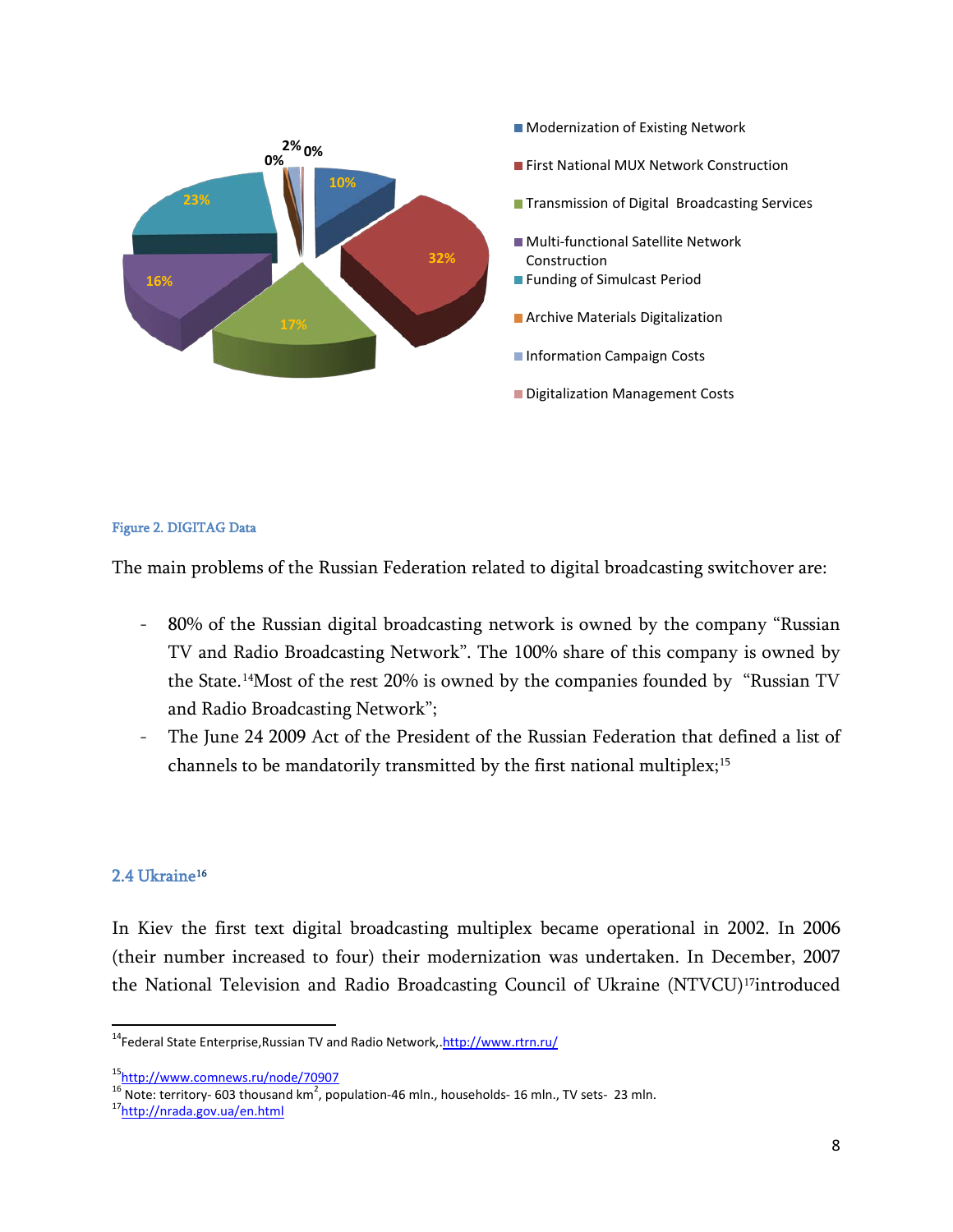the MPEG-4 compression technology, whilst in 2009 the State Program for DTT Introduction in Ukraine became operational. [18](#page-8-0)Starting 2008 the multiplex was introduced in Odessa region through which 9 TV channels were distributed in the digital regime. The analog broadcasting is switched off scheduled in2014-2015, whilst there is a number of problems in many spheres.

In accordance with the November 2009 data, the broadcasting platforms is distributed as  $follows<sup>19</sup>$ :



#### Figure 3. DIGITAG Data

The Government of Ukraine analyzed a concentration and types of receiving antennas. A concentration of house individual antennas is 30%,a number of individual roof antennas is 27 %, a concentration of collective roof antennas is 20%, other types of antennas is 23%.

Similar to the Russian Federation, the digital network construction plan in Ukraine includes four stages. The 8 multiplexes in Ukraine are distributed as follows:

Mux 1 –for paid DTT services Mux 2, Mux 3, Mux 4 – for free DTT services Mux 5 – for local DTT services

<span id="page-8-0"></span>[18http://archive.nbuv.gov.ua/portal/natural/Zvjazok/2011\\_1/gofay.pdf](http://archive.nbuv.gov.ua/portal/natural/Zvjazok/2011_1/gofay.pdf)

<span id="page-8-1"></span> $^{19}$ digitag 2009. The status of digital terrestrial television (DTT) in the former USSR republics <http://www.digitag.org/MembersOnly/Reports/Post-Soviet%20Report%20Version1.2.pdf>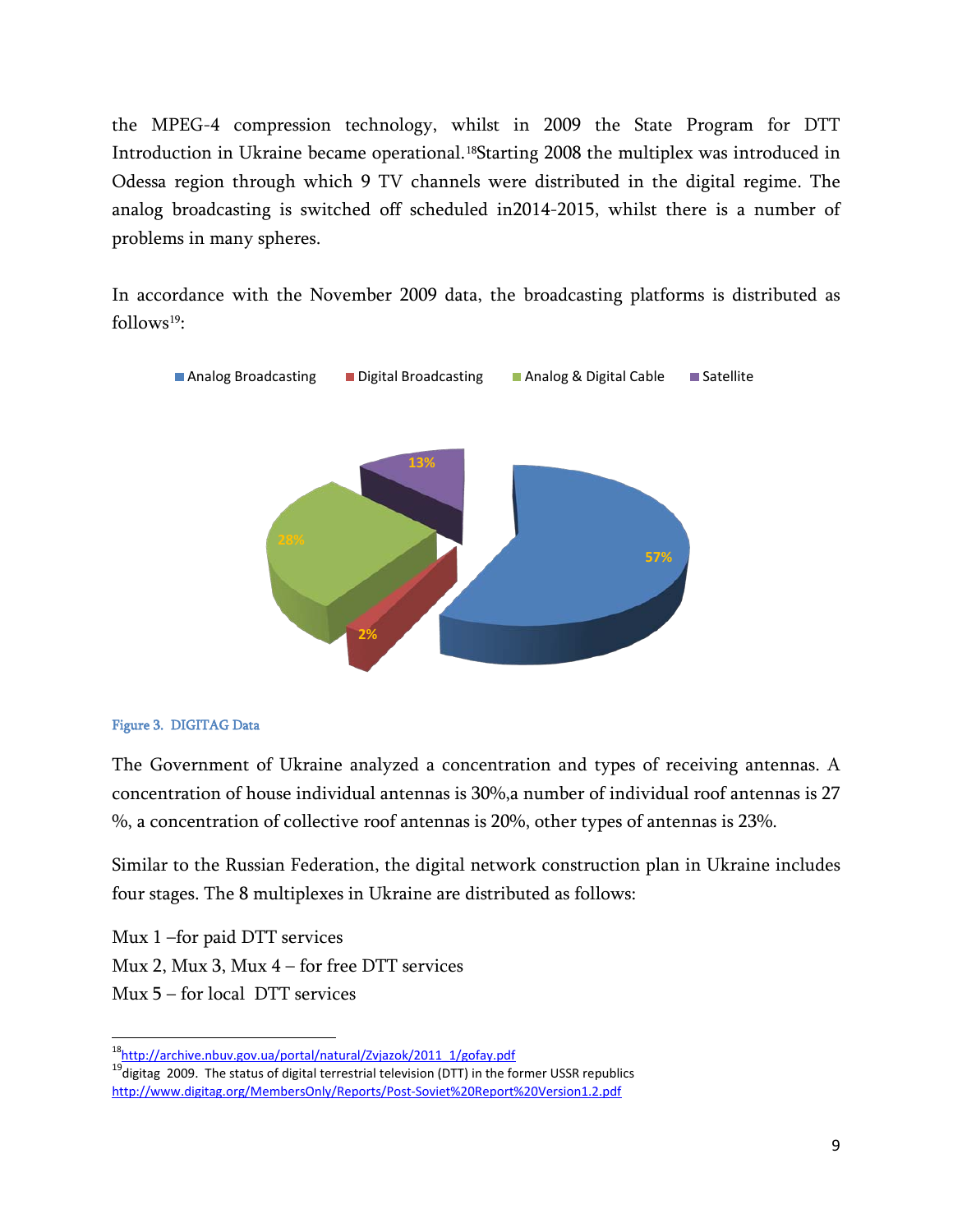Mux 6 – for mobile DVB-H standard services Mux 7 and Mux 8 HDTV – for TV services.

In Ukraine the digital broadcasting switchover process started several years ago, though despite the practical steps undertaken, a problem related to delivery of regional and local broadcasters via digital network that depends on amount of transmission fee still needs to be addressed. In accordance with local media and NGOs, these problems are caused by a lack of political will. The existing circumstances reduce chances for rescue of low-budget regional and local media facilities. There are issues to be addressed in terms of tariffs related to access to multiplex. The established tariffs are high enough, whilst multiplex owner companies agree to grant an 80% discount to certain broadcasters discriminatory and without any justification. There exists a certain risk faced by the multiplex owner as a big part of its network capacities is still free.

Irrespective of the owner of the Terrerial broadcasting network, without any competition the company will be in a privileged position to establish an exclusive network and have liabilities to successfully negotiate with the State especially in terms of socially sensitive issues as funding of receivers and their distribution/installation. This issue becomes more important in context of local authorities election.[20](#page-9-1) The Ukranian officials distributed the state-funded receivers among population themselves to get their political support.

### <span id="page-9-0"></span>2.5 Armenia<sup>[21](#page-9-2)</sup>

In 2009 Parliament of Armenia approved the digital broadcasting standards and compression format. The Ministry of Economics of Armenia determined its Concept of DTT Switchover in Armenia.<sup>[22](#page-9-3)</sup>

The TV content transmission platforms as distributed as follows:<sup>[23](#page-9-4)</sup>

<span id="page-9-2"></span><span id="page-9-1"></span><sup>&</sup>lt;sup>20</sup>The Digital Broadcasting Switchover Strategy: Ukrainian case, IDFI, 2013<http://www.idfi.ge/?cat=news&topic=423&lang=ka><br><sup>21</sup> Note: territory- 29,800 km<sup>2</sup>, population- 3.2 mln., households- 785,000, number of TV sets

<span id="page-9-3"></span><sup>&</sup>lt;sup>22</sup>http://www.ypc.am/upload/15\_OSCE\_analysis%20on%20Concept%20Paper\_arm.pdf

<span id="page-9-4"></span><sup>&</sup>lt;sup>23</sup>TVRBN, Armenia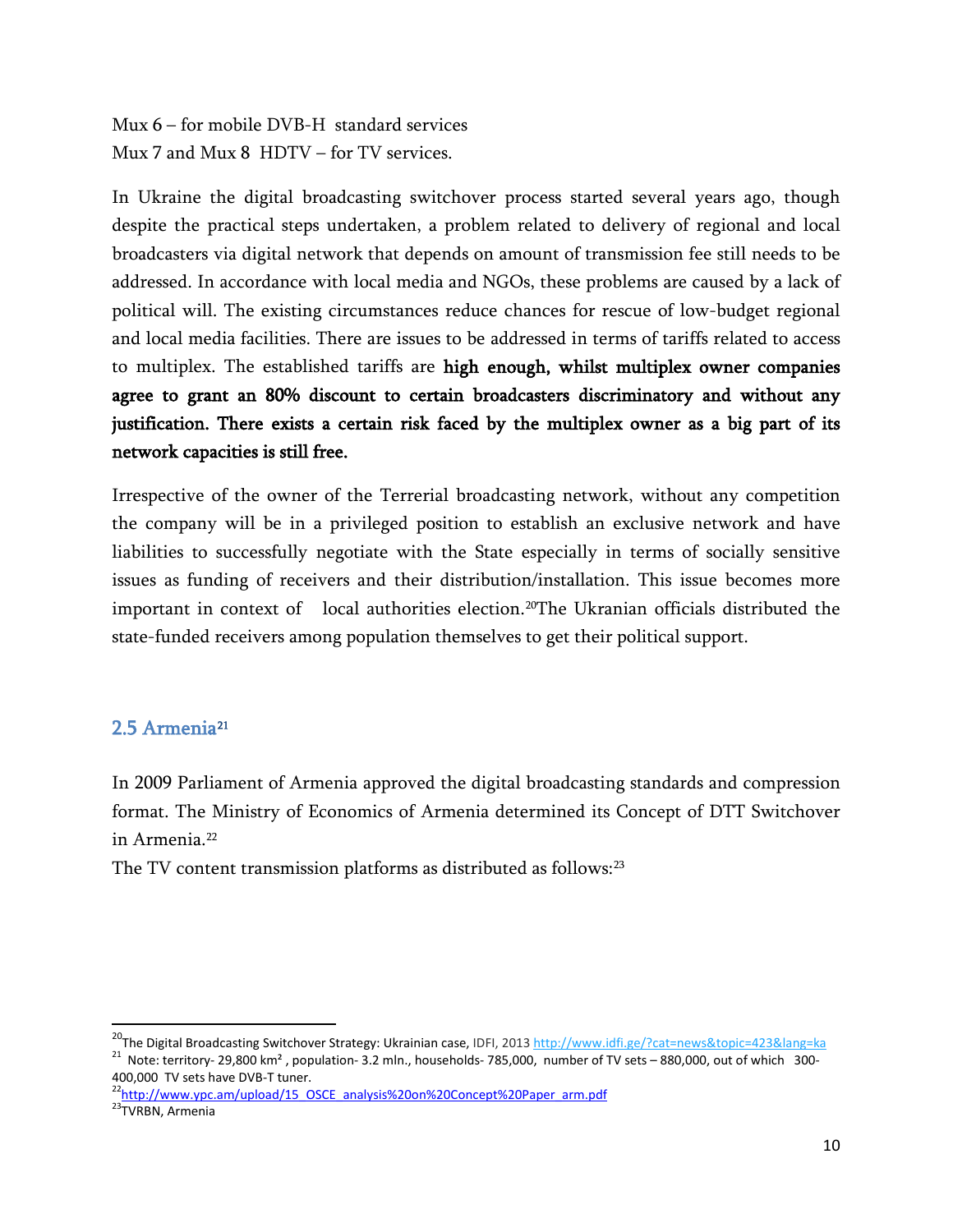

#### Figure 4. DIGITAG Data

l

The State owns the existing analog broadcasting network and associated infrastructure that consolidates 203 points. In addition to, there are two private networks of local importance, though total number of their transmitters does exceed 30 transmitters.

On September 10, 2008 Parliament of Armenia made the relevant amendments to the Law on Television and Radio in terms of the digital broadcasting switchover. In line with these amendments, issue of licenses to use radio frequencies was terminated starting July, 2010 and validity period of operational licenses was extended to January 21, 2011.<sup>[24](#page-10-0)[25](#page-10-1)</sup> In accordance with the Concept of DTT Switchover in Armenia, the analog broadcasting was to be switched off in 2012, though this process is currently at the competition process and relevantly, it was completed. In line with the above plan, budget of the digital broadcasting transition project is 100 mln USD dollars but it does not consider funds necessary for support of end consumers; though the State plans to provide assistance to socially vulnerable groups. [26](#page-10-2)

<span id="page-10-0"></span><sup>&</sup>lt;sup>24</sup>The above moratorium of the Government of Armenia was perceived as a restriction to freedom of expression and Strasbourg Human Rights Court made a relevant decision.

<span id="page-10-1"></span><sup>&</sup>lt;sup>25</sup>TRANSITION PROCESS TO DIGITAL TV AND RADIO BROADCASTING IN ARMENIA[. www.partnership.am/res/...Eng/Recom-](http://www.partnership.am/res/...Eng/Recom-Digital-(eng)-2010.doc)

<span id="page-10-2"></span> $\frac{\text{Digital-}(\text{eng})\text{-}2010.\text{doc}}{26}$ TV MARKETS : GEORGIA , ARMENIA, TURKMENISTAN AND BELARUS. 2013 BY ARTEM AKALUYCK , <http://www.prensario.tv/docus/PDFs/10TVMarkets.pdf>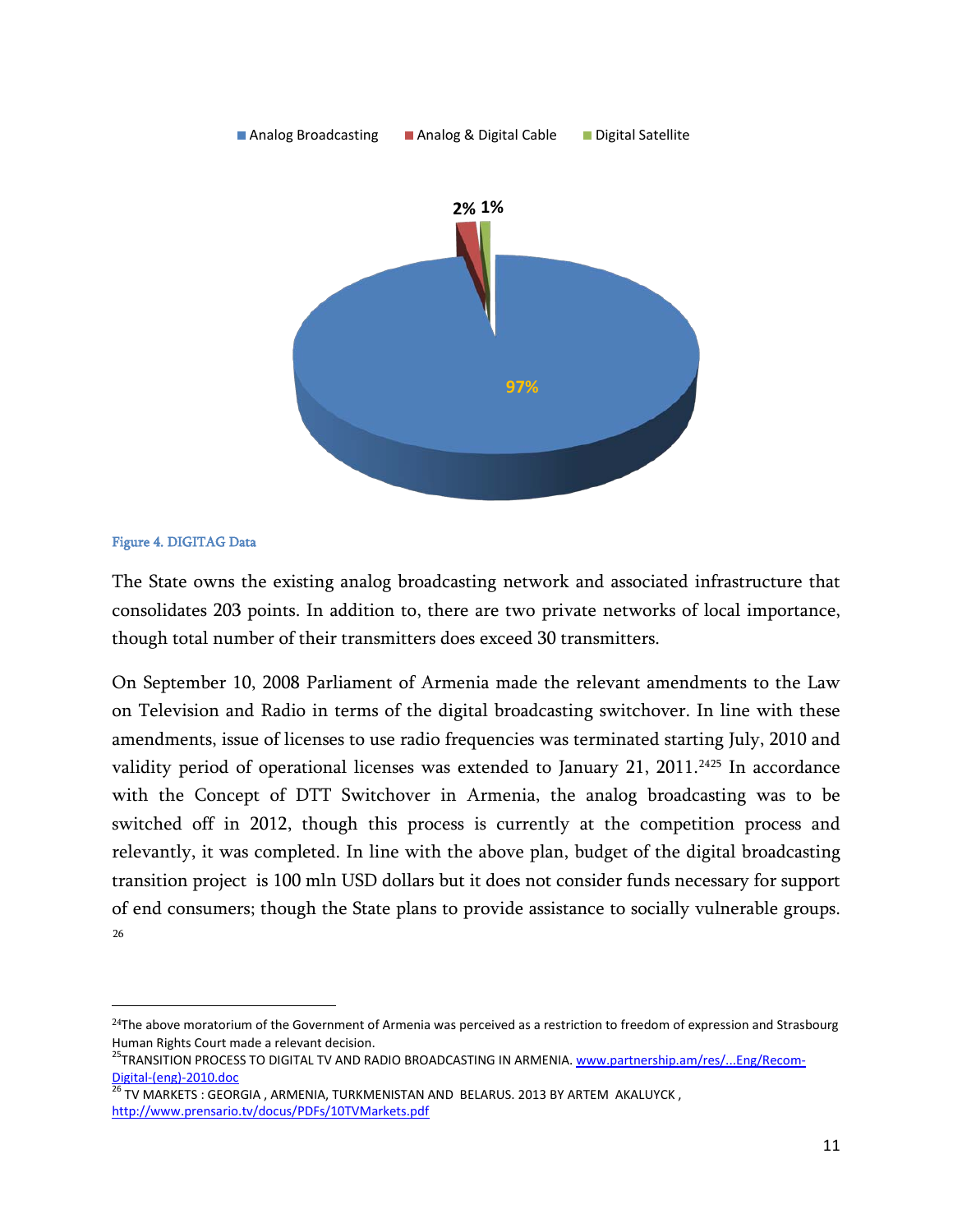### <span id="page-11-0"></span>2.6 Azerbaijan<sup>[27](#page-11-1)</sup>

Azerbaijan is a leader among Caucasus countries at this stage. In Baku test digital broadcasting was activated in September, 2004 via which 4 TV programs were transmitted in the MPEG-2 compression format. The compression MPEG-4 format became operational in July, 2009 through which 10 TV channels were transmitted. This network covered 18 % of the population and 15% of the territory of Azerbaijan. The analog broadcasting is to be switched off in Azerbaijan in 2015,though it should be stated that similarly to Armenia and differently from Georgia more than 95% of the population depends on the broadcasting platform. The transportation network company Teleradio is 100% owned by the State. The broadcasting network includes 233 transmitters.

The Program of DTT Development and Introduction in Azerbaijan<sup>[28](#page-11-2)</sup> was approved by Government of Azerbaijan in 2008 and includes three stages of digitalization:

1st Stage(2007-2010): 2 multiplexes with 4 TV programs. The HD quality content is to be transmitted only in Baku, Ganja, and Nakhichevan. One multiplex is to cover 60-70% of the population.

2nd Stage (2011-2013): The third multiplex only in Baku, Ganja, and Nakhichevan. 3 multiplexes are to cover 90% of the population.

3rd Stage (2014-2015): The network is to cover 98% of the population and transmitters should be added to the relevant antennas in low-quality transmission zones.

<span id="page-11-2"></span><span id="page-11-1"></span><sup>&</sup>lt;sup>27</sup> Note: territory- 86,600 km<sup>2</sup>, population- 8.9 mln., households- 1.8 mln., number of TV sets- 2 mln.. <sup>28</sup>http://www.dvb.org/news/worldwide/list/country/azerbaijan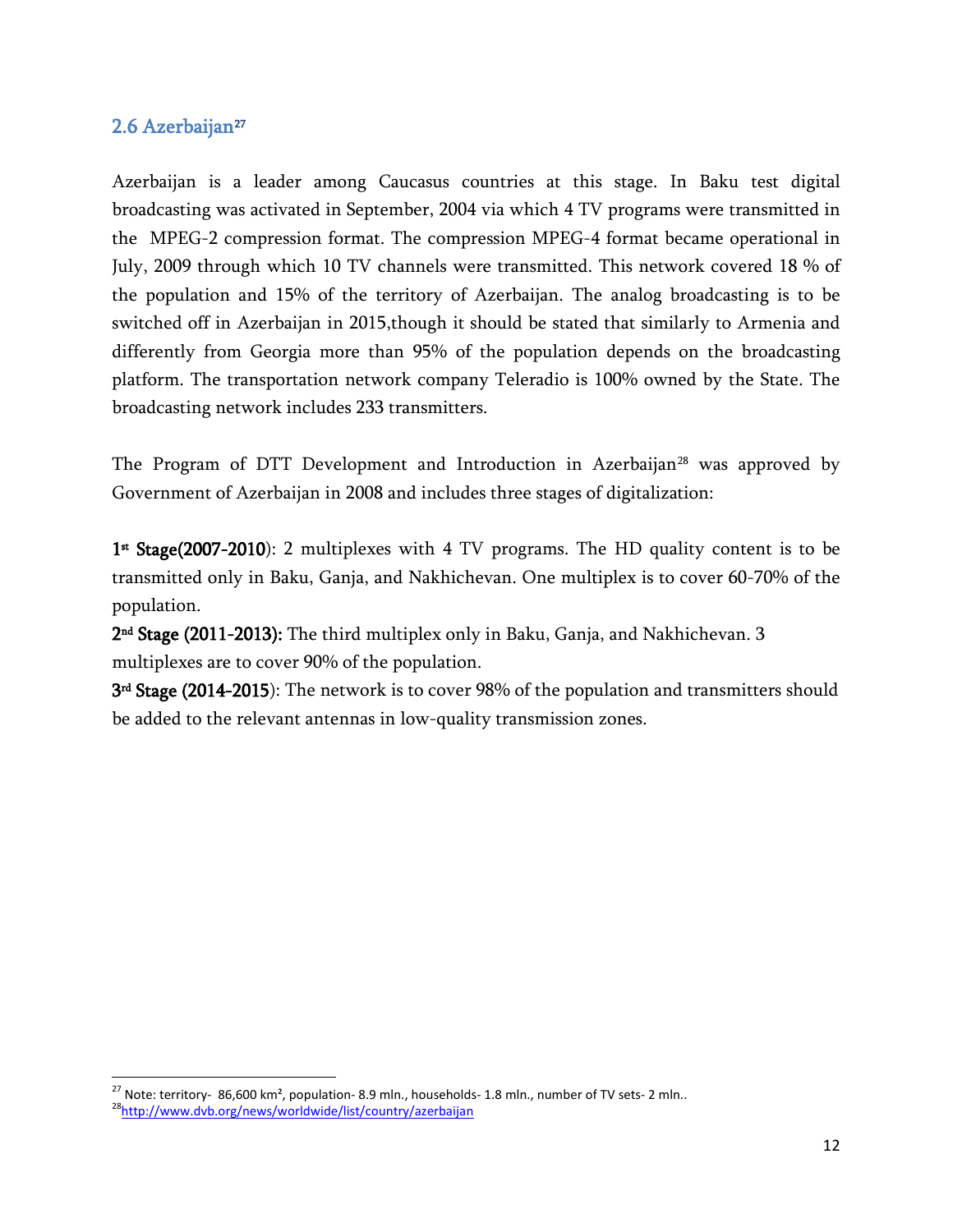## 3. Brief Overview of Georgia's Broadcasting Market

<span id="page-12-0"></span>In accordance with IPM survey commissioned by the Georgian National Communications Commission<sup>[29](#page-12-1)</sup>, the technological platforms used for transmission of Georgia's broadcasting content are distributed as follows: broadcasting network- 41 %, satellite- 40%, cable analog and digital IP platform – the rest 19%. [30](#page-12-2)



Figure 5. Source: IPM Data .<sup>[31](#page-12-3)</sup>(*There is a mistake in the survey, namely: percentage indicators are distributed as follows:* broadcasting 41%, satellite-41%, cable -20%, and IPTV- 12%).

It should be also stated that the situation in the so-called Kvareli and Zugdidi broadcasting zones situation is different and in terms of population, these geographical zones are rather concentrated (See Diagrams N2 and N3). The same situation is in the Shida Kartli digital zone.

<span id="page-12-1"></span><sup>&</sup>lt;sup>29</sup>Survey on Priorities of TV and Radio Broadcasting, 2013, IPM. The survey was commissioned by the Georgian National Communications Commission.

<span id="page-12-2"></span><sup>&</sup>lt;sup>30</sup> Note: It is not clear how digital cable platform that transmits content to consumers via IP technology is categorized, though this does not change a full picture.<br><sup>31</sup> Note: The above data are obtained from IPM survey (page 31), though they are to be verified.

<span id="page-12-3"></span>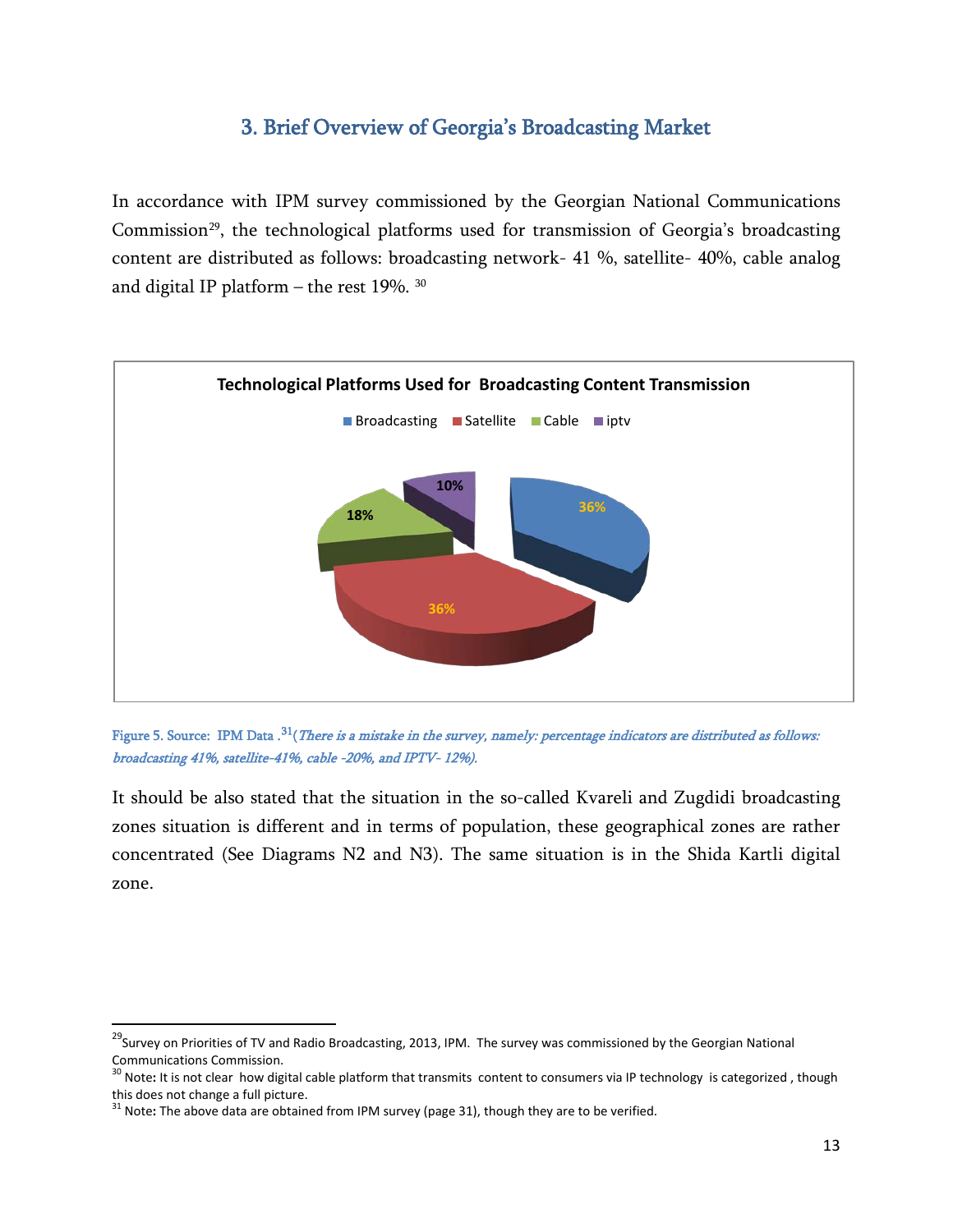





Figure 7. Source: IPM Data

The below information on distribution of the population in 10 digital zones is obtained from official web pages of the relevant municipalities. Despite of certain inaccuracies as these are the 2002 data, it is necessary to consider them to determine actions to be implemented by end consumers and network construction.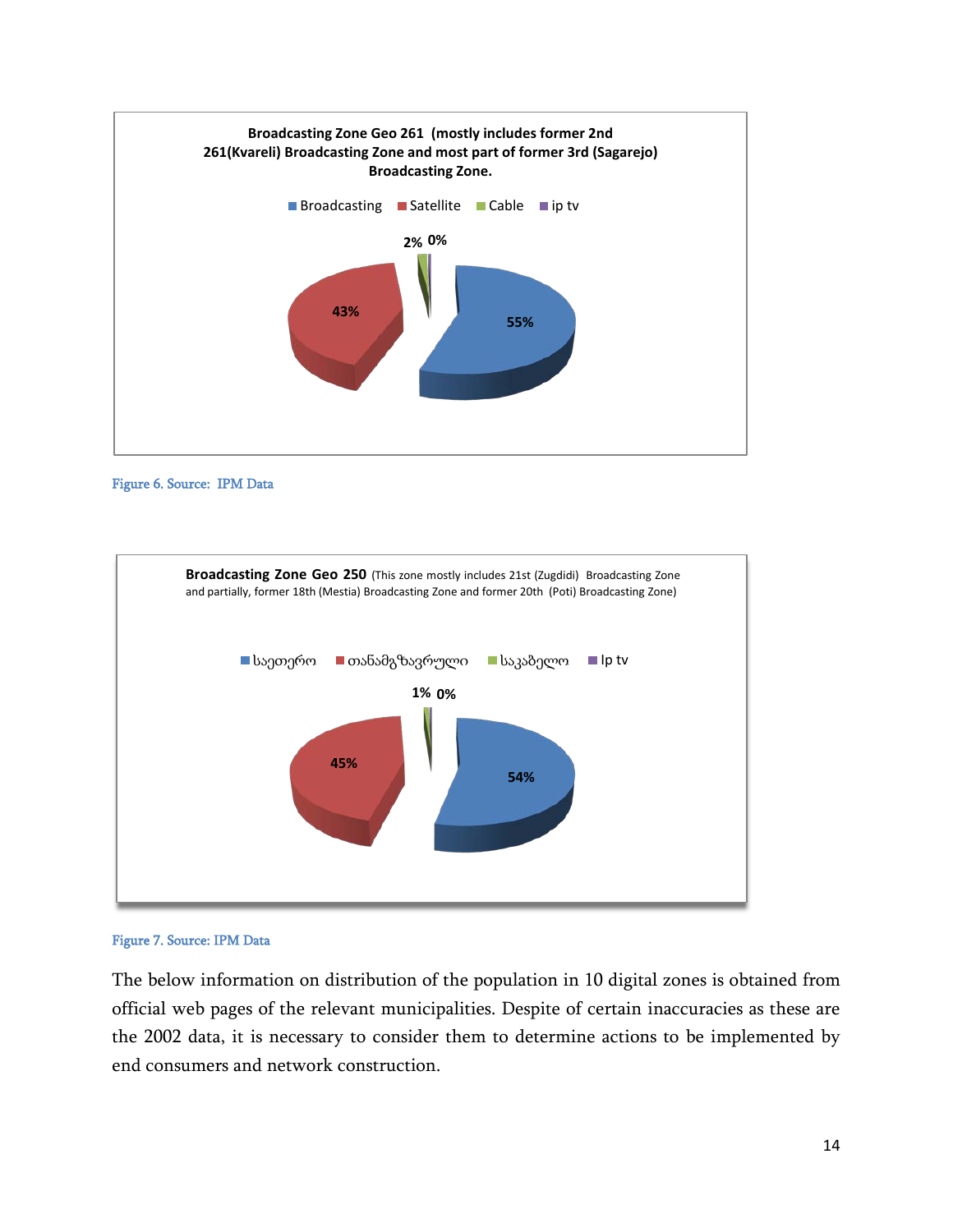| <b>Digital Zone</b> | Municipality | Population | <b>Population Density</b> | Territory (km <sup>2</sup> ) |
|---------------------|--------------|------------|---------------------------|------------------------------|
|                     |              |            | (man/km <sup>2</sup> )    |                              |
|                     | Keda         | 21 000     | 46.4                      | 452                          |
|                     | Khulo        | 35 500     | 50.2                      | 710                          |
|                     | Shuakhevi    | 22 600     | 38.4                      | 588                          |
|                     | Adigeni      | 20 400     | 25.9                      | 800                          |
| 255                 | Akhaltsikhe  | 46 900     | 46.4                      | 1 0 1 0                      |
|                     | Akhalkalaki  | 62 300     | 50.4                      | 1 2 3 5                      |
|                     | Aspindza     | 12 700     | 15.3                      | 825                          |
| Total               |              | 221 400    | 39.3                      | 5 6 20                       |
|                     | Mestia       | 14 270     | 4.6                       | 3 0 4 4                      |
|                     | Zugdidi      | 177 000    | 259.5                     | 682                          |
|                     | Poti         | 47 700     | 733.8                     | 65.8                         |
|                     | Tsalenjikha  | 40 300     | 62.2                      | 647                          |
|                     | Chkhorotsku  | 32 660     | 52.7                      | 619                          |
| 250                 | Gali         | 29 200     | 29.1                      | 1 003                        |
|                     | Khobi        | 47 700     | 72.3                      | 659                          |
|                     | Ochamchire   | 24 600     | 10.3                      | 2 400                        |
|                     | Martvili     | 47 333     | 53.7                      | 880                          |
| <b>Total</b>        |              | 460 763    | 46.0                      | 9 9 9 9                      |
|                     | Khelvachauri | 62 100     | 174.4                     | 356                          |
| 252                 | Kobuleti     | 92 900     | 129                       | 720                          |
|                     | Batumi       | 160 000    | 2 4 6 2                   | 65                           |
| სულ                 |              | 315 000    | 276                       | 1141                         |
|                     | Lentekhi     | 8619       | 6.4                       | 1 3 4 4                      |
|                     | Tsageri      | 16 500     | 21.8                      | 756                          |
|                     | Oni          | 8 3 7 0    | 4.8                       | 1712                         |
|                     | Ambrolauri   | 15 000     | 13.1                      | 1142                         |
|                     | Senaki       | 48 800     | 93.6                      | 521                          |
|                     | Abasha       | 28 500     | 88.2                      | 323                          |
|                     | Samtredia    | 60 300     | 165.6                     | 364                          |
|                     | Lanchkhuti   | 37 800     | 70.9                      | 533                          |
|                     | Ozurgeti     | 84 100     | 124.5                     | 675                          |
|                     | Chokhatauri  | 22 900     | 27.7                      | 825                          |
| 253                 | Khoni        | 31 200     | 72.7                      | 429                          |
|                     | Vani         | 33 800     | 60.6                      | 557                          |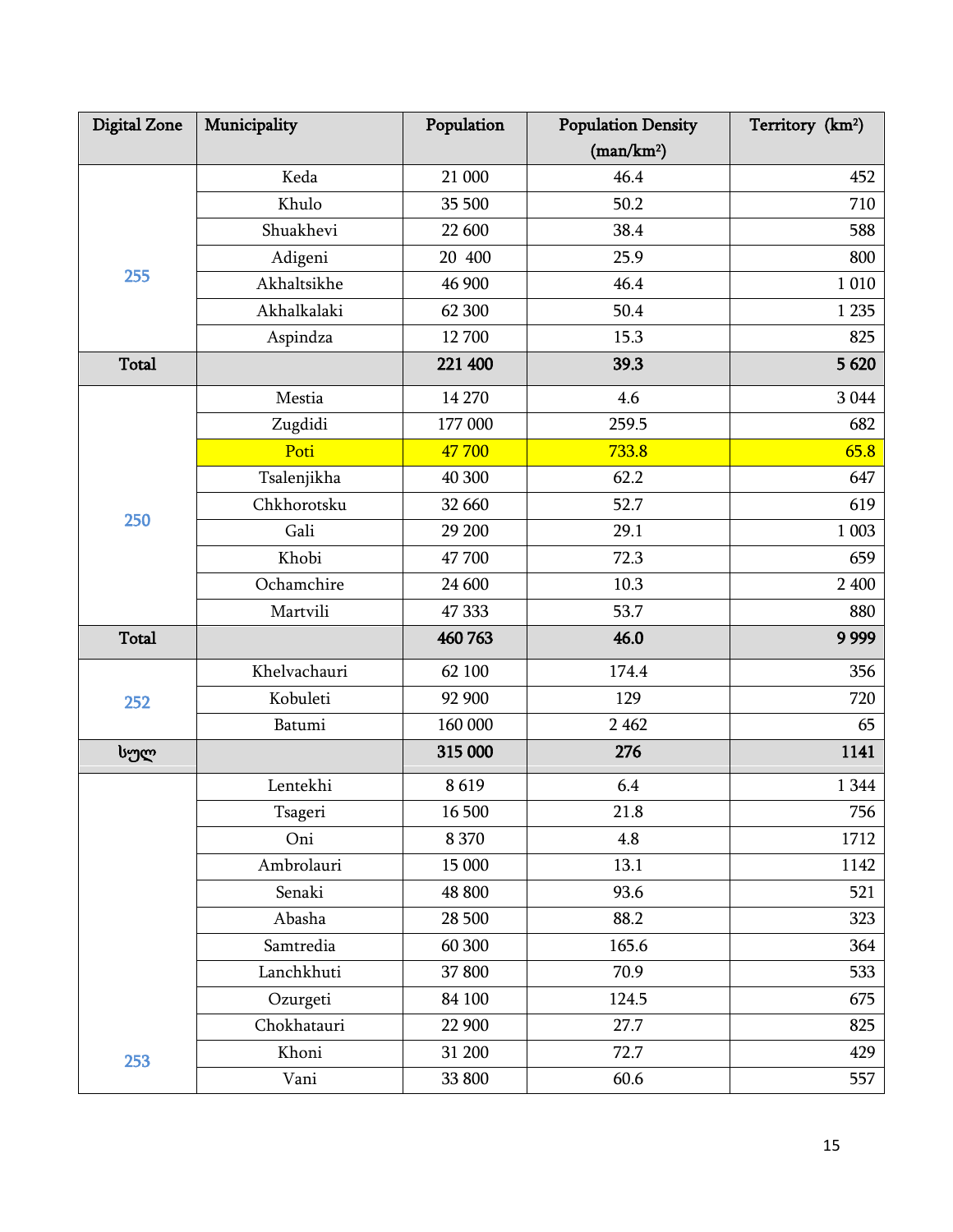|              | Zestaponi         | 75 400    | 178     | 423     |
|--------------|-------------------|-----------|---------|---------|
|              | Kharagauli        | 27 500    | 30      | 914     |
|              | Tskaltubo         | 73 600    | 116.4   | 632     |
|              | Bagdadi           | 28 700    | 35.2    | 815     |
|              | Terjola           | 45 000    | 126     | 357     |
|              | Tkibuli           | 30 100    | 62.8    | 479     |
|              | Kutaisi           | 197 000   | 2557    | 70      |
| <b>Total</b> |                   | 873 000   | 67.8    | 12871   |
|              | Sokhumi           | 39 100    | 105     | 372     |
| 249          | Gulripshi         | 20 000    | 10.8    | 1835    |
|              | Gagra             | 37 000    | 47.9    | 772     |
|              | Gudauta           | 34 900    | 21.2    | 1640    |
| Total        |                   | 131 000   | 28.4    | 4619    |
|              | Gori              | 149 000   | 64      | 2 3 2 7 |
|              | Borjomi           | 32 600    | 27.4    | 1 1 8 9 |
|              | Khashuri          | 61 800    | 105.6   | 585     |
|              | Kaspi             | 52 100    | 64.8    | 803     |
|              | Kareli            | 51 200    | 46.8    | 1 0 9 2 |
| 256          | Akhalgori         | 7600      | 7.5     | 1 0 1 1 |
|              | Tskhinvali region | 42 000    | 1 400   | 30      |
|              | Java              | 25 000    | 17.2    | 1 4 4 8 |
|              | Sachkhere         | 47 300    | 48.6    | 973     |
|              | Chiatura          | 55 000    | 101.4   | 542     |
| <b>Total</b> |                   | 523 600   | 52.36   | 10 000  |
|              | Dusheti           | 33 400    | 11.2    | 2981    |
| 257          | Stepantsminda     | 4 900     | 4.5     | 1 0 8 1 |
|              | Tianeti           | 13 400    | 14.7    | 906     |
| <b>Total</b> |                   | 51 700    | 10.4    | 4 9 6 8 |
| 258          | Dmanisi           | 35 000    | 29.2    | 1198    |
|              | Tsalka            | 21750     | 20.7    | 1050    |
|              | Ninotsminda       | 34 600    | 25.7    | 1354    |
|              | Tetritskaro       | 25 370    | 21.6    | 1174    |
|              | Bolnisi           | 78 700    | 97.8    | 804     |
| Total        |                   | 195 400   | 35.01   | 5580    |
|              | Tbilisi           | 1 170 000 | 3 3 4 2 | 350     |
|              | Rustavi           | 122 500   | 2041    | 60      |
|              | Gardabani         | 99 700    | 76      | 1 3 0 4 |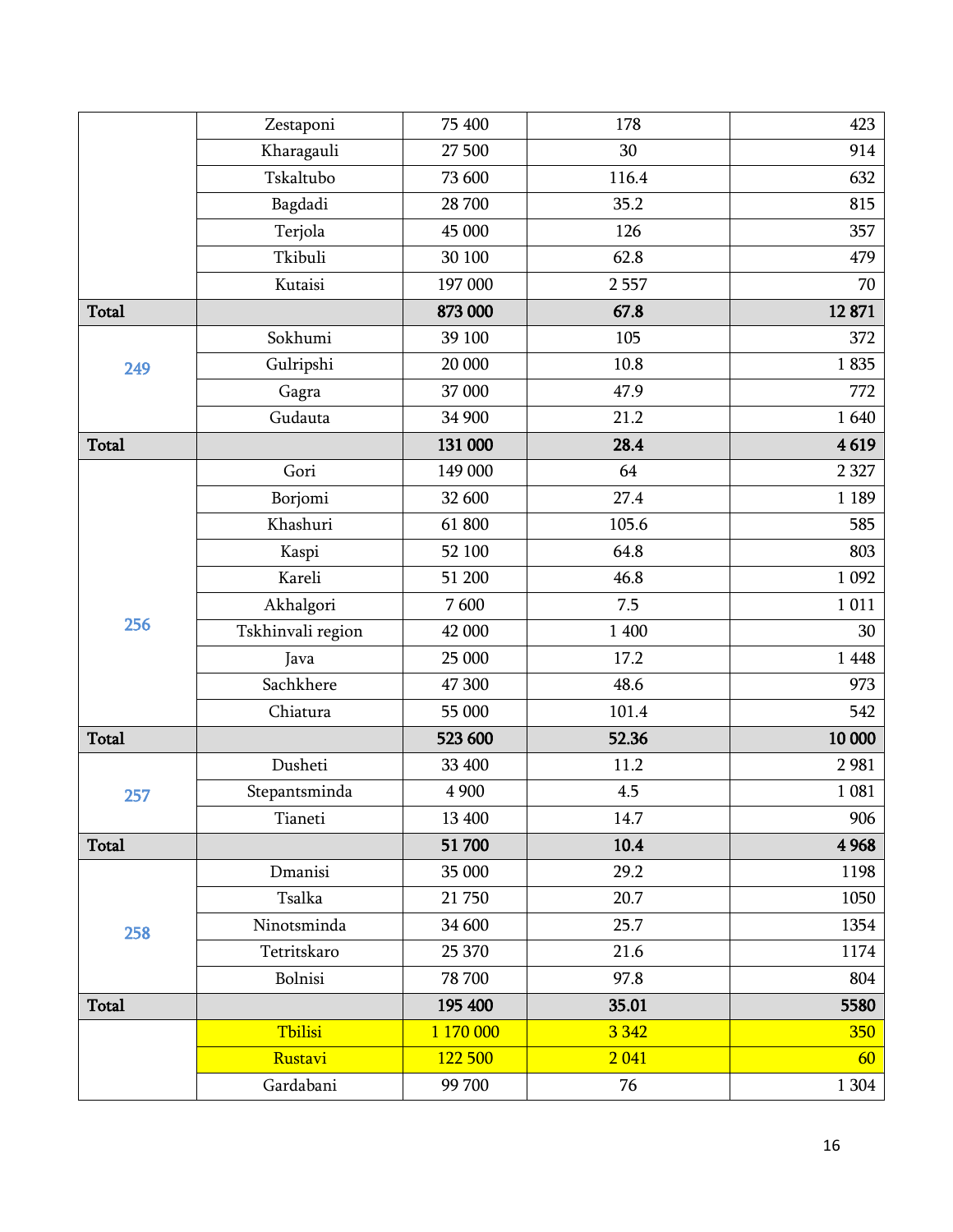|              | Marneuli        | 117700  | 125.8 | 935  |
|--------------|-----------------|---------|-------|------|
| 259          | Mtskheta        | 65 200  | 80.9  | 805  |
|              | Sagarejo        | 60 400  | 40.2  | 1500 |
|              | Kvareli         | 40 660  | 40.66 | 1000 |
|              | Telavi          | 68 000  | 62.1  | 1094 |
|              | Gurjaani        | 73 200  | 86.5  | 846  |
|              | Akhmeta         | 44 100  | 20    | 2200 |
| Total        |                 | 1861460 | 539.5 | 3450 |
|              | Signagi         | 42 650  | 34    | 1251 |
| 261          | Dedoplistskharo | 30 250  | 11.9  | 2530 |
|              | Lagodekhi       | 50 300  | 56.5  | 890  |
| <b>Total</b> |                 | 123 200 | 26.3  | 4671 |

The above approximate data clearly show that population of most Georgian cities and regions depend on the analog broadcasting. The high fee of cable TV services and poorly developed and low-quality network in the regions as well as limited number of programs transmitted by satellite broadcasting and initial costs are factors that may influence decision of consumers for the benefit of free terrestrial broadcasting service (especially in families with the 2<sup>nd</sup> and 3<sup>rd</sup> TV consumers of free digital broadcasting service).<sup>32</sup>It should be also noted that in IPM survey cable TV industry is a leader of the negative ranking.  $33$ 

Despite the actions to increase a number of satellite platforms, the broadcasting platform is rather attractive to investors in regions where a half of the country population lives due to geographical, technological, financial situation of the population and underdevelopment of cable network.

<span id="page-16-0"></span><sup>&</sup>lt;sup>32</sup>Digital Switchover in Broadcasting A BIPE Consulting Study for the European Commission (Directorate General Information Society) Final Report April 12, 2002

<span id="page-16-1"></span><sup>33</sup>Consumer Statisfaction Level in Georgia**. Information is as of November 5, 2013,**IPM. [http://ipm.ge/index.php?option=com\\_content&task=view&id=30&Itemid=1](http://ipm.ge/index.php?option=com_content&task=view&id=30&Itemid=1)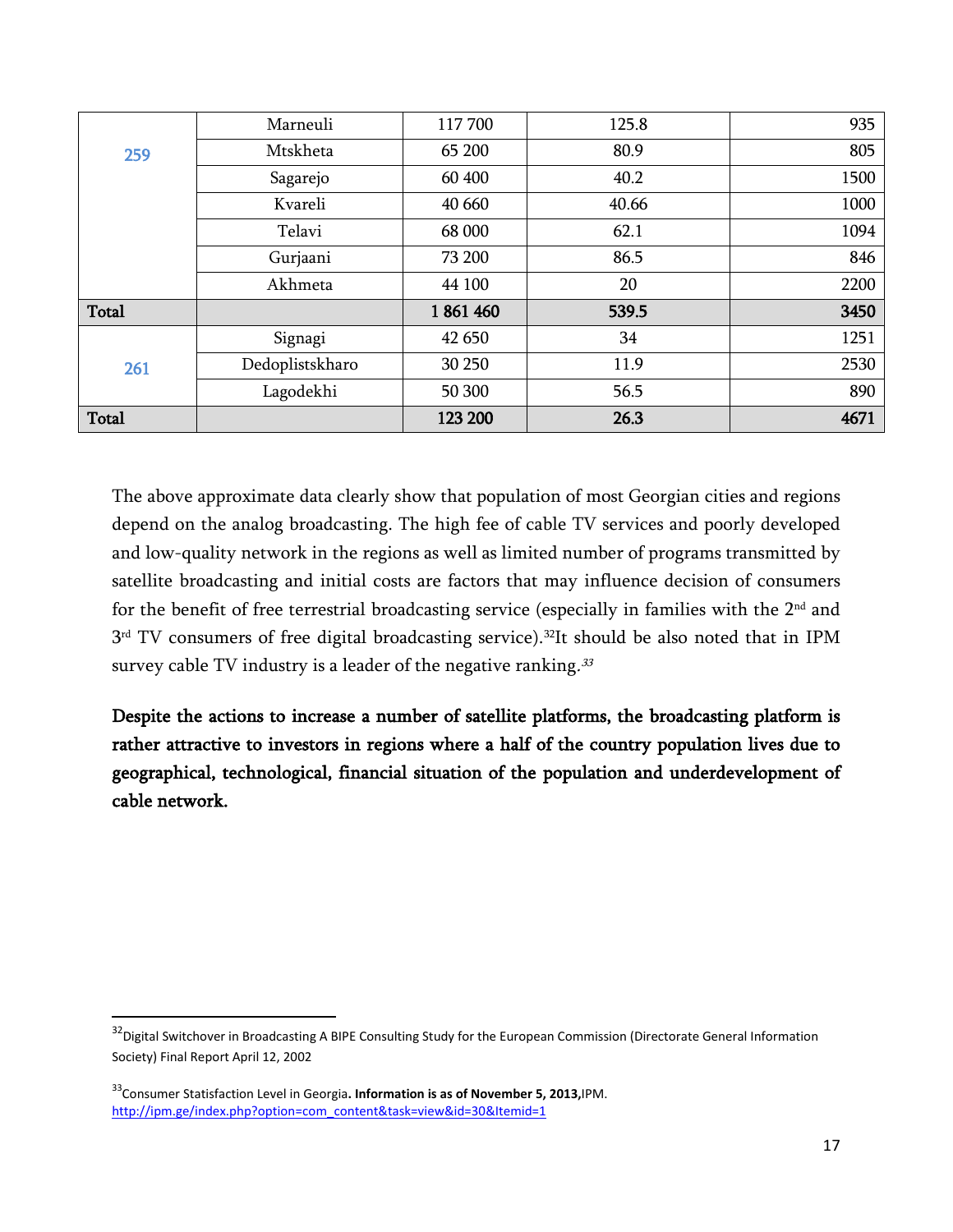# <span id="page-17-0"></span>4. Position of Georgian Ministry of Economics and Sustainable Development and Important Indicators of Digital Broadcasting Switchover Policy

Georgia started to take practical steps in November, 2012.In December 2012 the Digital Broadcasting Switchover Consultation Council held a meeting. Based on the above working meeting and other available information, the Georgian Ministry of Economy and Sustainable Development presented their strategic vision related to the digital broadcasting switchover to the Prime Minister at the March 7, 2013 meeting. <sup>[34](#page-17-1)</sup>In accordance with this project, a license to construct the digital broadcasting network was to be issued to the state-owned company Teleradio Center on a non-competitive basis due to a lack of time, whilst owners of broadcasting licenses should have granted a free access to this network till 2017. The project envisaged allocation of 18 mln EURO from the state budget for construction of broadcasting network and modification of network of Teleradio, LTD and 15 mln EURO for social subsidies.

Different views were expressed in terms of the above issues but all the parties involved agreed to approve the European digital broadcast standard DVB-T2 and MPG4 compression format.

On March 7, 2013 a number of critical considerations were expressed in terms of the vision of the Ministry that in our opinion, led to important changes to the strategy presented by the Georgian Ministry of Economy and Sustainable Development.

In July 2013 the Georgian Ministry of Economy and Sustainable Development submitted a new strategy in terms of transition to the digital broadcasting that was based on additional survey of experiences of EU Member States and analysis of Georgia's broadcasting market as well as presentations and recommendations provided by NGO sector. The Ministry presenters stated that challenges of Austrian broadcasting market<sup>[35](#page-17-2)</sup>were relevant and to be considered in selection of a sustainable business model for Georgia.

In accordance with the new vision, license is to be issued on a competitive basis that is obviously a positive trend. The license is to be issued to a commercial operator (МUX operators) and the State should not interfere in this process. For establishment of a sustainable business model and attraction of investors it is planned to present 6 licenses of

<span id="page-17-2"></span><span id="page-17-1"></span><sup>&</sup>lt;sup>34</sup>http://www.government.gov.ge/index.php?lang\_id=GEO&sec\_id=269&info\_id=36256<br><sup>35</sup> Note: In accordance with the Austrian business model, the network monopolist pays for content distribution and not visa verse.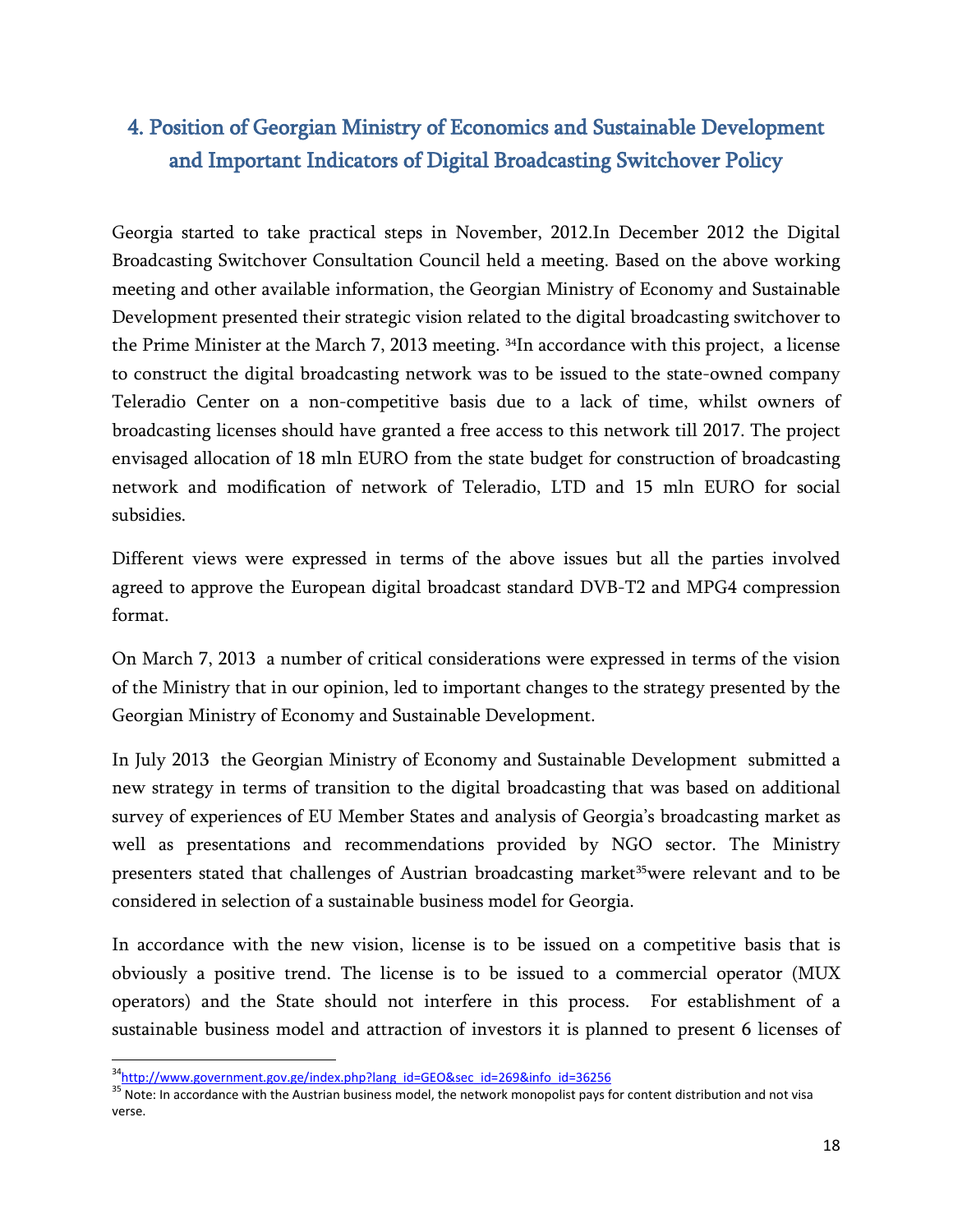multiplexes in one lot at the competition. Once the winner operator meets requirements of public broadcaster and existing license holders (with the viewpoint of a long-term perspective, 2 MUX for public broadcasters and 4 for commercial broadcasters), it has a right to offer paid TV programs to viewers. All the six multiplexes should be tentatively activated in 2017. It is important to mention that subsiding of receivers is considered to be liabilities of the winner operator.<sup>[36](#page-18-0)</sup> To consider interests of regional and local broadcasters, for consortium of existing license holders it is planned to issue frequency resources necessary for one multiplex. A proposal to transfer one multiplex is being developed for the existing license holders, if they will be able to get united in one consortium.

This vision of the Georgian Ministry of Economy and Sustainable Development is based on the main objective that is establishment of attractive and sustainable business model for investors with minimum financial state participation. The above operator would have had a possibility to offer about 90 TV channels in its retail package in case of sufficient frequency resources (including free and paid content) that was creating a real opportunity to compete with services provided by cable and satellite digital and analog platform operators in a shortand long-term period (to ensure competition among different platforms).

The Georgian Ministry of Economy and Sustainable Development stated that their strategy was aimed at avoiding a situation that took place in Austria where the multiplex operator offered a fee to a content owner to transmit content and not vice versa. At the same time we should mention that despite important new approaches stated in the updated strategic vision of the Georgian Ministry of Economy and Sustainable Development, the Ministry did not properly assess the country's investment risks and the reason of this is important differences existing in broadcasting market. In addition to the above objective, another important objective is freedom of media and its diversity that should be achieved as a result of the transition to the digital broadcast<sup>37</sup>as well as consideration of interests of all media actors. It is also important to properly regulate issues related to monopolization of media distribution facilities.<sup>38</sup>

<span id="page-18-2"></span>38EU Resolution 1636**2008)Indicators for media in a** 

**democracy**<http://assembly.coe.int/Main.asp?link=/Documents/AdoptedText/ta08/ERES1636.htm#1>

<span id="page-18-0"></span><sup>&</sup>lt;sup>36</sup> Note: In accordance with the presented vision, the State will provide minimum subsidies to population, will fund only that part of population that will not be considered in the best offer.<br><sup>37</sup>Declaration of the Committee of Ministers on protecting the role of the media in democracy

<span id="page-18-1"></span>in the context of media concentration. *(Adopted by the Committee of Ministers on 31 January 2007 at the 985th meeting of the Ministers' Deputies).* <https://wcd.coe.int/ViewDoc.jsp?id=1089615>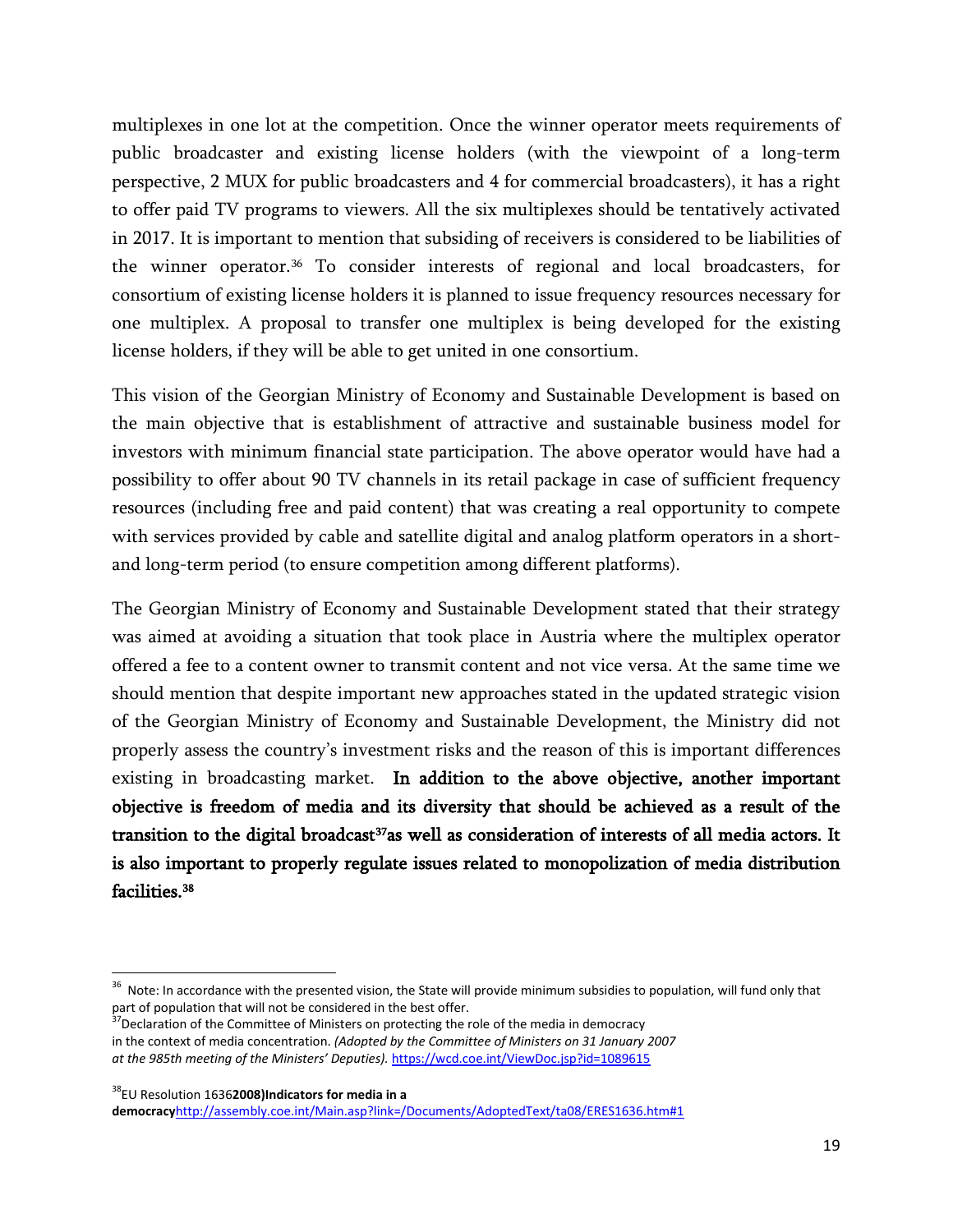In the first place, we should review a situation established at the Austrian broadcasting market. In accordance with the 2005 data, Austria (11 % of terrestrial broadcasting) together with Belgium (8%), Germany and the Netherlands (9-9%), has a least developed terrestrial broadcasting platform compared to satellite and cable platforms and the current challenges of the media market of these countries do not exist in Georgia or are insignificant in terms of competition between different platforms.



Therefore, a situation is radically different from that in Austria in terms of size of broadcasting market and interests of investors. One of the key orientation indicators of the digital broadcasting switchover is establishment of a sustainable business model in compliance with the EU recommendations.

On the other side, Georgia's digital broadcasting switchover strategy is not available. To successfully implement a process it is necessary to consider the following stages:

- 1. Proper planning of a process;
- 2. Information campaign accessible to all groups of the society;
- 3. Refinement and development of legal base;
- 4. Selection and licensing of multiplex operator;
- 5. Subsidizing and funding of the components necessary for process;
- 6. Close control and adjustment of all phases of of establishment of the digital broadcasting system.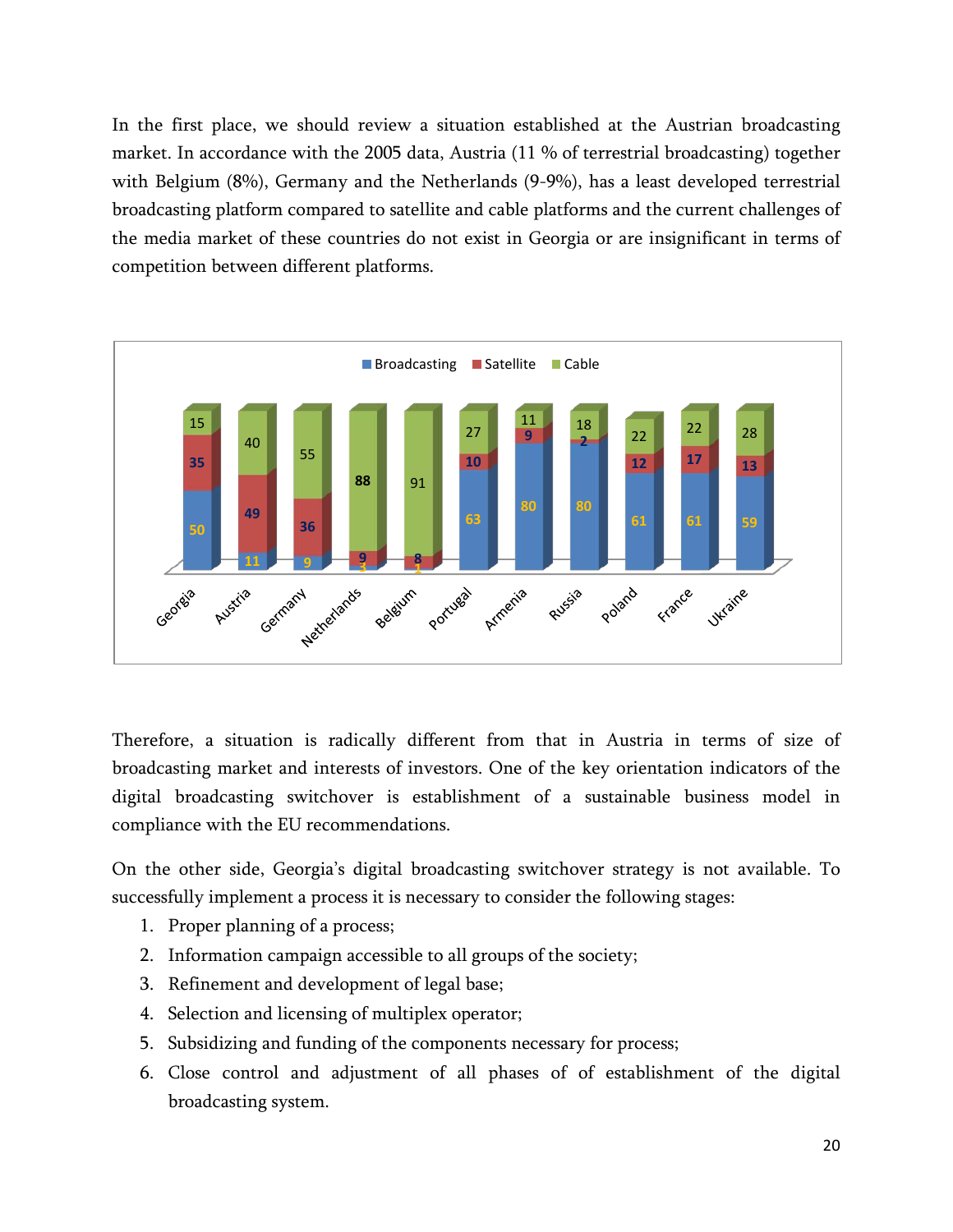Unfortunately, it was not possible to complete a planning process during one year; in the best scenario case, this stage is likely to be completed in a three-month period before the relevant decisions made by the Government.

# <span id="page-20-0"></span>5. Recommendations Related to Georgia's Digital Broadcasting Switchover Process

In the first place, it should be stated that the society was not updated on the current status since July, 2013 as information on internal activities is not widely accessible.

The State did not develop and publish a project related to their strategic visions and orientation indicators that would enable NGO sector and other stakeholders to present their suggestions and to more actively get involved in the process. It goes without saying that the Government of Georgia as a national policymaker is to approve the digital broadcasting switchover strategy as a key implementation and guidance document of this process.

As of today, the Georgian National Communications Commission is required to announce a competition in case of submission of applications providing there are available frequency resources. Despite the fact that the 2006 Geneva Convention provides a list of recommended frequencies, Georgia did not or was not able to legally institutionalize a digitalization process transferable to issue of frequencies. Transparency of information on free frequencies is not ensured via a webpage of the Regulatory Commission or at least, its annual report as determined by the Georgian Law on Broadcasting.

### 5.1. Lack of Information on End Consumers

<span id="page-20-1"></span>Another big problem is a lack of relevant information on end consumers. Despite the fact that there exists certain information on socially vulnerable groups, it will not be feasible to properly and fully determine financial liabilities related to subsidizing receivers withoutaccurate and verified data (that should be as minimum determined for investors as a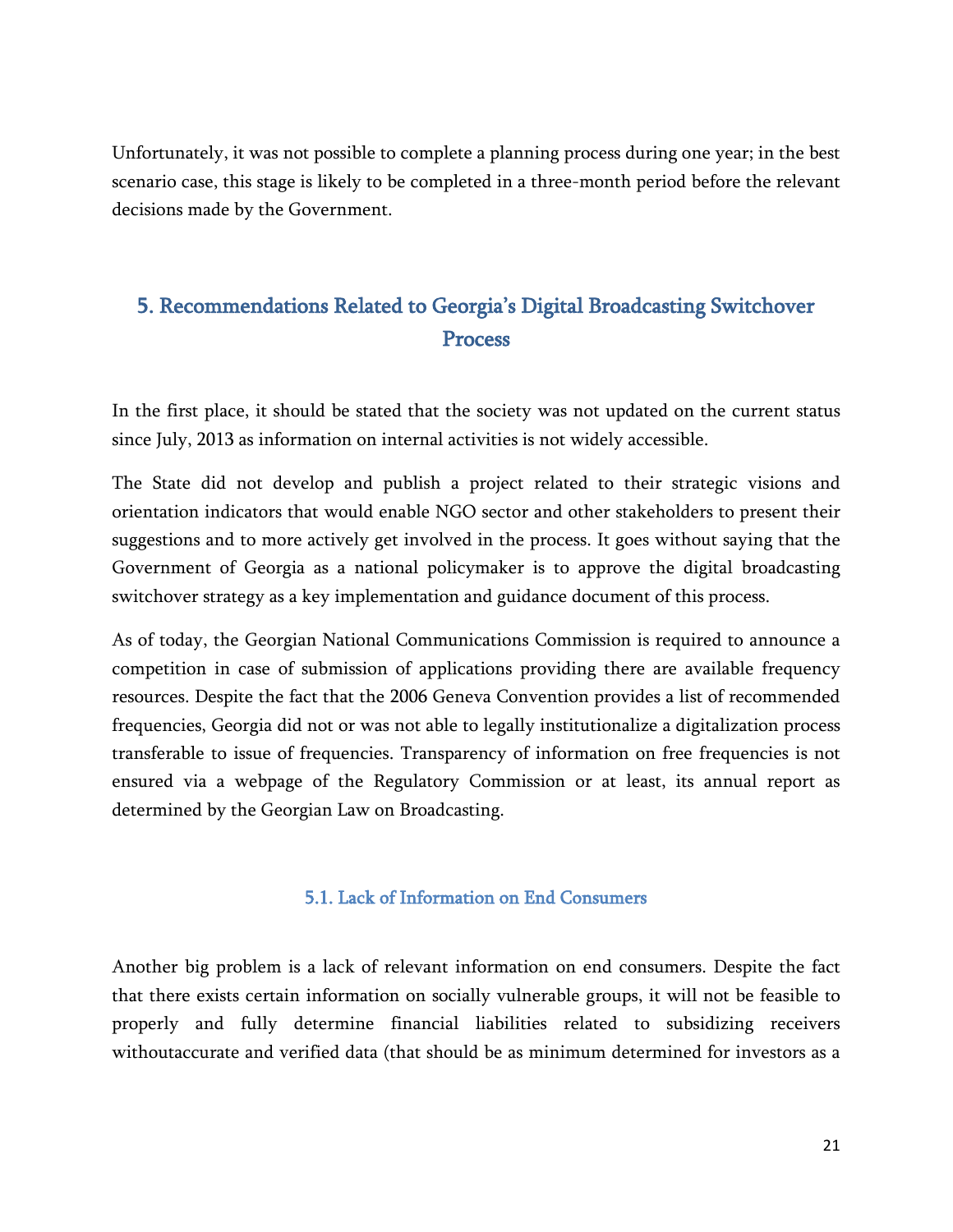competition requirement)<sup>[39](#page-21-0)</sup>, as well as to define costs and procedures on how to distribute these receivers among population. Lack of this information should be viewed as a negative factor in terms of attraction of investors.

When developing the state assistance strategy, Georgia, similarly to most of European countries, should more actively work in the following two directions:

a) Consumers as social condition of most of the population is difficult, especially in regions where dependence on the broadcasting platform is higher than in cities<sup>[40](#page-21-1)</sup>. The middle class consumers should also buy TVs that are compatible digital broadcasting network, or receivers to get digital signals. It is likely that most of the end consumers will need to update receiving antennas to meet the required quality as well as associated cables. The State should also become more active in terms of providing the relevant information to the population as well as installation/setup services. Without existence of the above procedures, it is necessary to maximally reduce any possibility of mistakes and non-effective use of resources especially in that time period that Georgia has till spring 2015.

b) No information is provided on any state assistance to be provided or beneficial regime to be introduced to local and regional service providers operating in the regions in the strategy presented by the Georgian Ministry of Economy and Sustainable Development.

The situation at the market of terminals was not analyzed, in particular, what concentration of the relevant TVs is in the country and which kind of activities are planned to increase concentration, to protect interests of investors, and to increase accessibility to these products at the retail market.

In accordance with the Georgian Ministry of Economy and Sustainable Development, the network should be focused on outdoor rooftop antennas and not on indoor antennas that will make this service less attractive to city dwellers in terms of competition between platforms.[41](#page-21-2) The State should pay more attention to this direction.

To further stimulate the digital broadcasting process it is recommended not to include broadcast terminals and related receivers/antennas into a category of non-agricultural

<span id="page-21-0"></span> $39$ Note: Without a detailed determination of the existing data, an investor may face a risk of paying costs that are unclear and vague that may create certain problems to success of a competition.<br><sup>40</sup> European Union State Aid, public subsidies and analogue switch-off/digital switchover. Mark Wheelers.

<span id="page-21-1"></span>International Journal of Digital Televison, February 2012

<span id="page-21-2"></span> $^{41}$ Note: Thw digital broadcasting platform is more important to persons who own the 2<sup>nd</sup> and 3<sup>rd</sup> TV sets as it is necessary for internal network and indoor antenna is enough to receive signal. It is more appropriate to focus on indoor and not rooftop outdoor antennas in case of cities.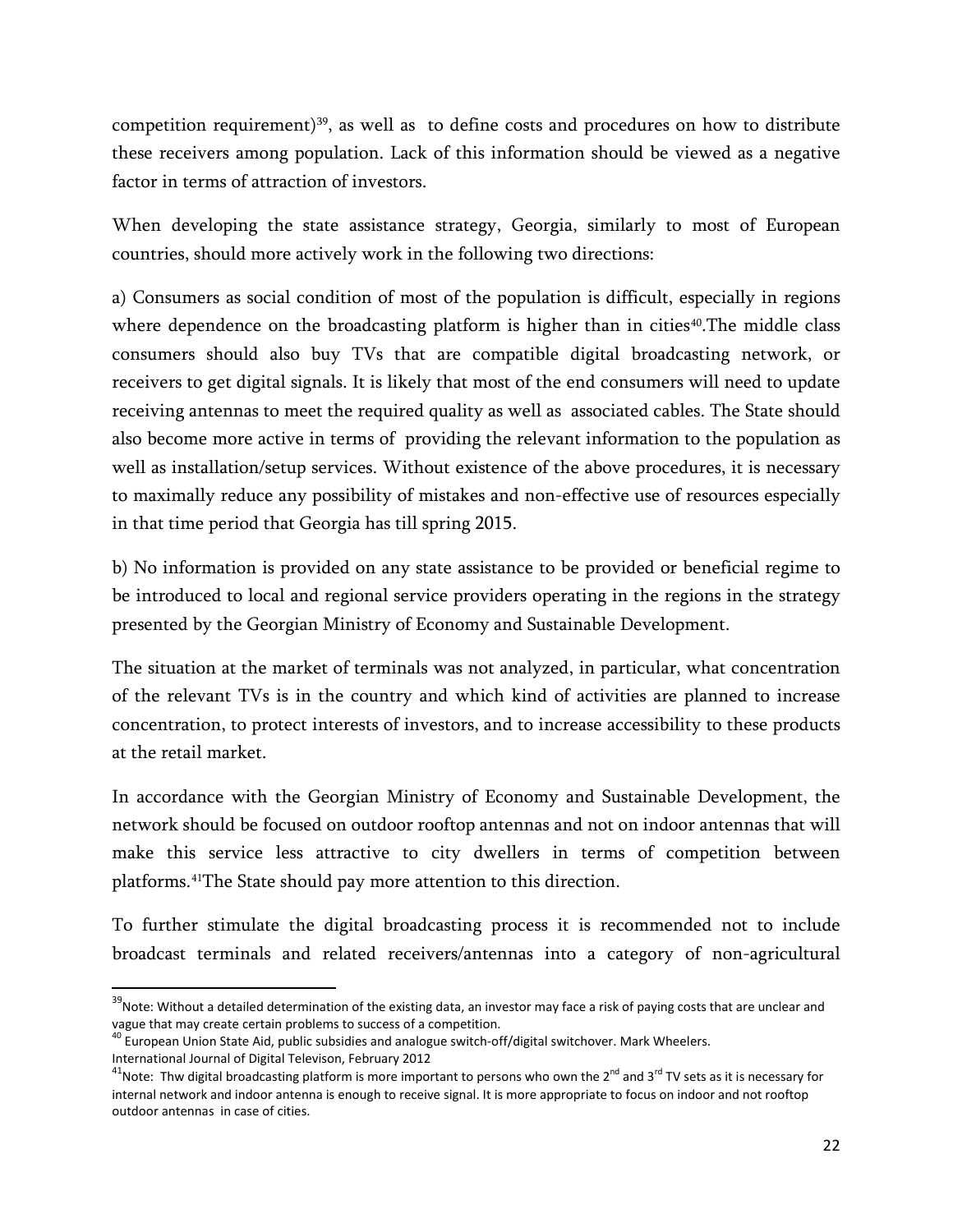property in assessment and ranking of the vulnerable people that will make a process more transparent and provide incentives to this category of the population to buy TVs (they may be second-hand items).

No decision was made on how assistance will be provided, it will be through vouchers to fund either receiver or TVs of the required standard, or direct distribution of receivers that will certainly damage retailers engaged in trade of receivers.

### 5.2.Non-transparent and Unregulated Market

<span id="page-22-0"></span>Despite the IDRI requests and warnings sent to the Ministry and Regulatory Commission by Coalition for Media Advocacy in writing<sup>42</sup> to conduct a survey and analysis of the markets that are directly or indirectly related to the digital broadcasting infrastructure, no actions were implemented in this direction.<sup>[43](#page-22-2)</sup>The above process is being delayed by the Georgian National Communications Commission due to unknown reasons. Lack of this information and/or its non-transparency may delay and hinder the digital broadcasting switchover process in Georgia in terms of network planning, determination of costs, and attraction of investors.

In accordance with information submitted by the representatives of the Georgian Ministry of Economy and Sustainable Development, a survey of free resources of the network is conducted by a company selected by the Georgian Ministry of Economy and Sustainable Development. The Georgian National Communications Commission sent questionnaires with technical data to the relevant operators. In addition, technical experts get familiar the situation on sites. Based on the analysis of the above information, a technical project and action plan is to be developed; though it should be stated that despite these actions, it is not clear how the risks related to imposition of high tariffs to access passive infrastructure or network and introduction of unfair and discriminatory conditions will be prevented at the segments of market where monopolies (both of national and local importance) operate (even if a optimal and long-term digital broadcasting switchover technical project is developed). To ensure the above, it is necessary to timely conduct a survey of those segments of market to

<span id="page-22-1"></span><sup>&</sup>lt;sup>42</sup> Note: In case of the request sent submitted at the beginning of 2013 the Georgian National Communications Commission stated that there were no claims from market players and therefore, did not initiate a market survey and analysis. At the same time, the Georgian National Communications Commission rejected request of the Myanmar Regulatory Commission to conduct a survey and analysis of market segments important for introduction of digital broadcasting.

<span id="page-22-2"></span><sup>&</sup>lt;sup>43</sup> Note: The English language questionnaire was sent to network infrastructure owner 2 weeks ago to gather information.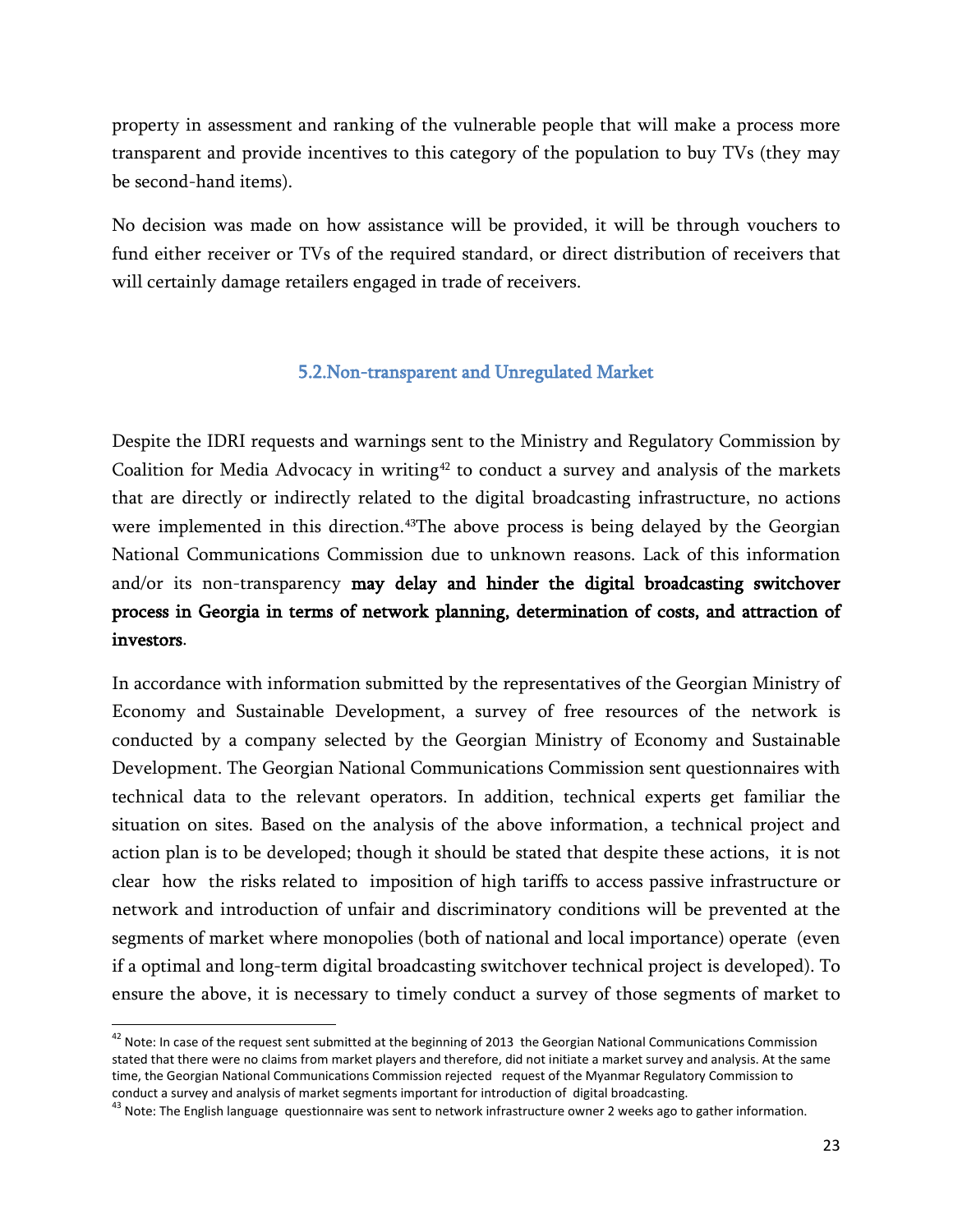define monopolies and to establish minimum competition conditions (in the first place, liabilities related to transparence and non-discrimination).

At this stage accessibility to the process-related information by population-at-large and nonsurveyed markets where monopolies still operate is also a problem. The situation is more aggravated by the fact that these companies are likely to become applicants to obtain multiplex license or partners of companies that will participate in the competition.

### <span id="page-23-0"></span>5.3 Non-existence of Assistance Strategy and Policy Related to Regional Broadcasters

The Government of Georgia should fully understand importance of regional and local broadcasters as a tool to control local and regional authorities and to ensure media pluralism and therefore, should determine their vision in terms of support and development of regional media. Georgia should use criteria defined in EU Operational Directive.[44N](#page-23-2)o less important is a role of regional media in terms of network security.

### 5.4. Initial Model to Determine Tariffs

<span id="page-23-1"></span>In case the State will not provide an opportunity for 6 multiplex licenses, it is of utmost importance to calculate tarrifs stated in competition terms in accordance with priorily defined tariff regulation normative document. In this regard, it is appropriate to introduce the relevant normative act that will be used by competition participants in development of their offers. The guidance document developed on the basis of EU Directives, recommendations obtained, positive and negatives experiences of Finland and other countries was published and sent to the Georgian Ministry of Economy and Sustainable Development.<sup>[45](#page-23-3)</sup> At the further stage, it is necessary to regularly monitor market players in

<span id="page-23-2"></span><sup>&</sup>lt;sup>44</sup> Orientation Indicators and Beneficiaries of State Subsidy Policy Related to the Georgia's Digital Broadcasting Switchover Process (March, 2013), Institute for Development of Freedom of Information (IDFI), [http://www.idfi.ge/uploadedFiles/files/DSO-](http://www.idfi.ge/uploadedFiles/files/DSO-%20%E1%83%A1%E1%83%90%E1%83%AE%E1%83%94%E1%83%9A%E1%83%9B%E1%83%AC%E1%83%98%E1%83%A4%E1%83%9D%E1%83%A1%20%E1%83%A1%E1%83%A3%E1%83%91%E1%83%A1%E1%83%98%E1%83%93%E1%83%98%E1%83%A0%E1%83%94%E1%83%91%E1%83%98%E1%83%A1%20%E1%83%9E%E1%83%9D%E1%83%9A%E1%83%98%E1%83%A2%E1%83%98%E1%83%99%E1%83%90%20%282%29.pdf) [%20%E1%83%A1%E1%83%90%E1%83%AE%E1%83%94%E1%83%9A%E1%83%9B%E1%83%AC%E1%83%98%E1%83%A4%E1%8](http://www.idfi.ge/uploadedFiles/files/DSO-%20%E1%83%A1%E1%83%90%E1%83%AE%E1%83%94%E1%83%9A%E1%83%9B%E1%83%AC%E1%83%98%E1%83%A4%E1%83%9D%E1%83%A1%20%E1%83%A1%E1%83%A3%E1%83%91%E1%83%A1%E1%83%98%E1%83%93%E1%83%98%E1%83%A0%E1%83%94%E1%83%91%E1%83%98%E1%83%A1%20%E1%83%9E%E1%83%9D%E1%83%9A%E1%83%98%E1%83%A2%E1%83%98%E1%83%99%E1%83%90%20%282%29.pdf) [3%9D%E1%83%A1%20%E1%83%A1%E1%83%A3%E1%83%91%E1%83%A1%E1%83%98%E1%83%93%E1%83%98%E1%83%A0%](http://www.idfi.ge/uploadedFiles/files/DSO-%20%E1%83%A1%E1%83%90%E1%83%AE%E1%83%94%E1%83%9A%E1%83%9B%E1%83%AC%E1%83%98%E1%83%A4%E1%83%9D%E1%83%A1%20%E1%83%A1%E1%83%A3%E1%83%91%E1%83%A1%E1%83%98%E1%83%93%E1%83%98%E1%83%A0%E1%83%94%E1%83%91%E1%83%98%E1%83%A1%20%E1%83%9E%E1%83%9D%E1%83%9A%E1%83%98%E1%83%A2%E1%83%98%E1%83%99%E1%83%90%20%282%29.pdf) [E1%83%94%E1%83%91%E1%83%98%E1%83%A1%20%E1%83%9E%E1%83%9D%E1%83%9A%E1%83%98%E1%83%A2%E1%83%](http://www.idfi.ge/uploadedFiles/files/DSO-%20%E1%83%A1%E1%83%90%E1%83%AE%E1%83%94%E1%83%9A%E1%83%9B%E1%83%AC%E1%83%98%E1%83%A4%E1%83%9D%E1%83%A1%20%E1%83%A1%E1%83%A3%E1%83%91%E1%83%A1%E1%83%98%E1%83%93%E1%83%98%E1%83%A0%E1%83%94%E1%83%91%E1%83%98%E1%83%A1%20%E1%83%9E%E1%83%9D%E1%83%9A%E1%83%98%E1%83%A2%E1%83%98%E1%83%99%E1%83%90%20%282%29.pdf) [98%E1%83%99%E1%83%90%20%282%29.pdf](http://www.idfi.ge/uploadedFiles/files/DSO-%20%E1%83%A1%E1%83%90%E1%83%AE%E1%83%94%E1%83%9A%E1%83%9B%E1%83%AC%E1%83%98%E1%83%A4%E1%83%9D%E1%83%A1%20%E1%83%A1%E1%83%A3%E1%83%91%E1%83%A1%E1%83%98%E1%83%93%E1%83%98%E1%83%A0%E1%83%94%E1%83%91%E1%83%98%E1%83%A1%20%E1%83%9E%E1%83%9D%E1%83%9A%E1%83%98%E1%83%A2%E1%83%98%E1%83%99%E1%83%90%20%282%29.pdf)

<span id="page-23-3"></span><sup>45</sup> Institute for Development of Freedom of Information , Guidance Document to Define Tarrifs Related to Access to Digital Broadcasting Network Multiplex, April, 2013. Author: Giorgi Khishtovan[ihttp://www.idfi.ge/uploadedFiles/files/DTTV%20-](http://www.idfi.ge/uploadedFiles/files/DTTV%20-%20Tariff%20Calculation.pdf) [%20Tariff%20Calculation.pdf](http://www.idfi.ge/uploadedFiles/files/DTTV%20-%20Tariff%20Calculation.pdf)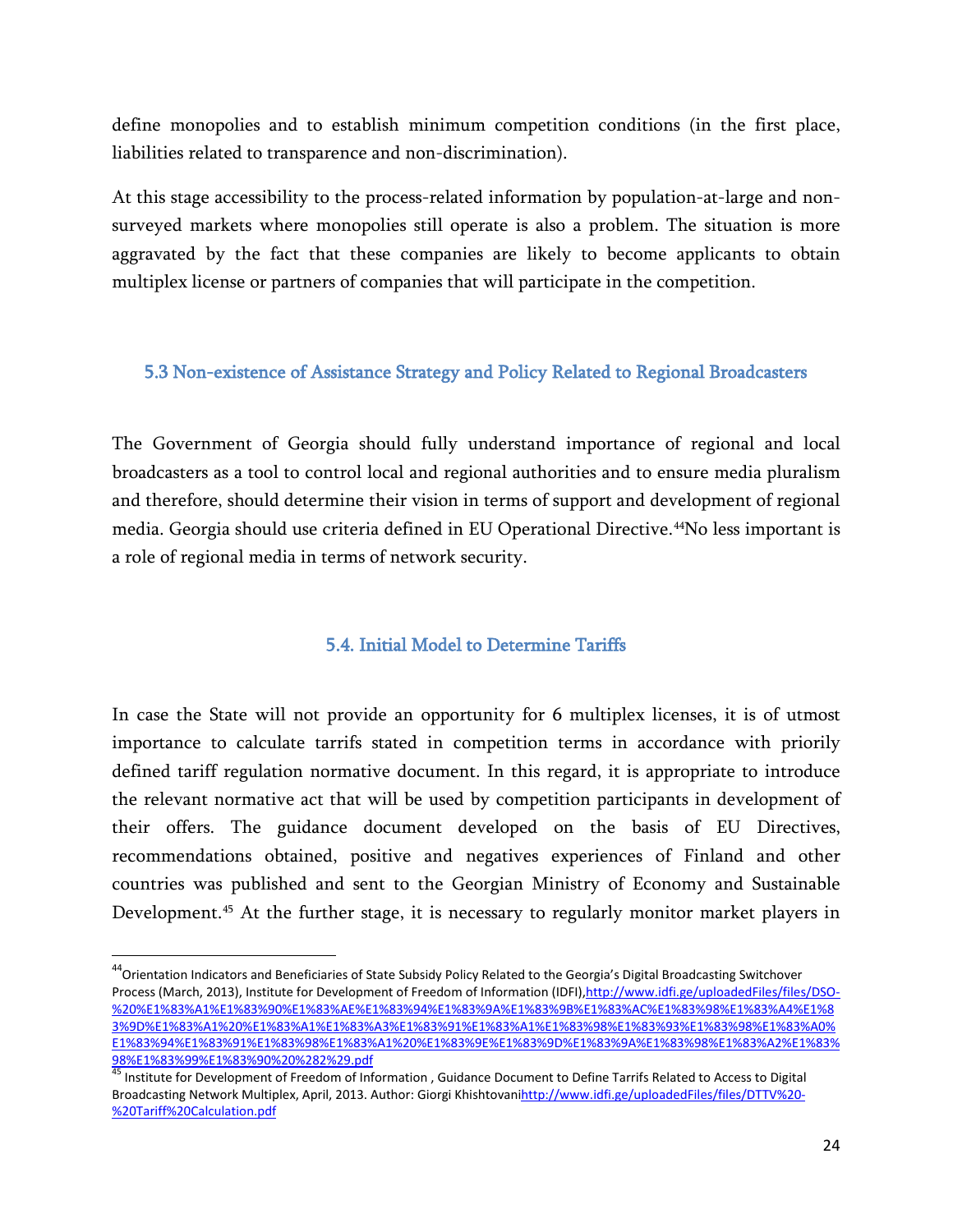terms of classification of costs and rules to determine value of capital. The so-called network external monitoring mechanism (especially in case of one supplier) should become an important instrument to determine efficiency of an operator and if needed, to impose the relevant sanctions by the Georgian National Communications Commission.

In case if there will be any sign of oligopoly deal at the market, the Georgian National Communications Commission can introduce the so-called price cap as an extreme measure when the Commission shall establish the threshold tariff to operators in line with the existing instructions, though this should happen after the network is constructed. To avoid a non-regulated period prior to establishment of price cap, it is advisable to meet the procedures stated in the above paragraph.

## 5.5. Competition

<span id="page-24-0"></span>One of the important problems of the strategic vision and business model presented by the Georgian Ministry of Economy and Sustainable development presented in June,2013is a lack of competition within a platform that puts at risk the Georgian broadcasting market and its independence.

# The first objective to be accomplished to ensure competition between platforms as stated in previous surveys of the organization is existence of at least two operators on the market that should be achieved by distribution of capacities of 3-3 multiplex in 2015-2017. Later on, allocation of additional capacities will happen through freed frequencies (if requested).

Different from the analog broadcasting business model where all broadcasters manage their transmission network themselves, regulation of issues related to competition are more important in introduction of the digital broadcasting technologies as if accessibility, transparence and other problems are not regulated there exist risks in terms of restriction of competition that will hinder the digital broadcasting process and existence of media companies. There are pending problems at the Georgian network wholesale market; market survey and administrative proceedings are not initiated or are completed without any concrete decision. The situation related to the so-called peering clearly illustrates the case.<sup>[46](#page-24-1)</sup>It

<span id="page-24-1"></span> <sup>46</sup> [http://www.gncc.ge/files/7070\\_114298\\_736514\\_%E1%83%92%E1%83%90%E1%83%93%E1%83%90%E1%83%AC%E1%83%A](http://www.gncc.ge/files/7070_114298_736514_%E1%83%92%E1%83%90%E1%83%93%E1%83%90%E1%83%AC%E1%83%A7%E1%83%95%E1%83%94%E1%83%A2%E1%83%98%E1%83%9A%E1%83%94%E1%83%91%E1%83%90%20176-9,%2020.03.13.pdf) [7%E1%83%95%E1%83%94%E1%83%A2%E1%83%98%E1%83%9A%E1%83%94%E1%83%91%E1%83%90%20176-](http://www.gncc.ge/files/7070_114298_736514_%E1%83%92%E1%83%90%E1%83%93%E1%83%90%E1%83%AC%E1%83%A7%E1%83%95%E1%83%94%E1%83%A2%E1%83%98%E1%83%9A%E1%83%94%E1%83%91%E1%83%90%20176-9,%2020.03.13.pdf) [9,%2020.03.13.pdf](http://www.gncc.ge/files/7070_114298_736514_%E1%83%92%E1%83%90%E1%83%93%E1%83%90%E1%83%AC%E1%83%A7%E1%83%95%E1%83%94%E1%83%A2%E1%83%98%E1%83%9A%E1%83%94%E1%83%91%E1%83%90%20176-9,%2020.03.13.pdf)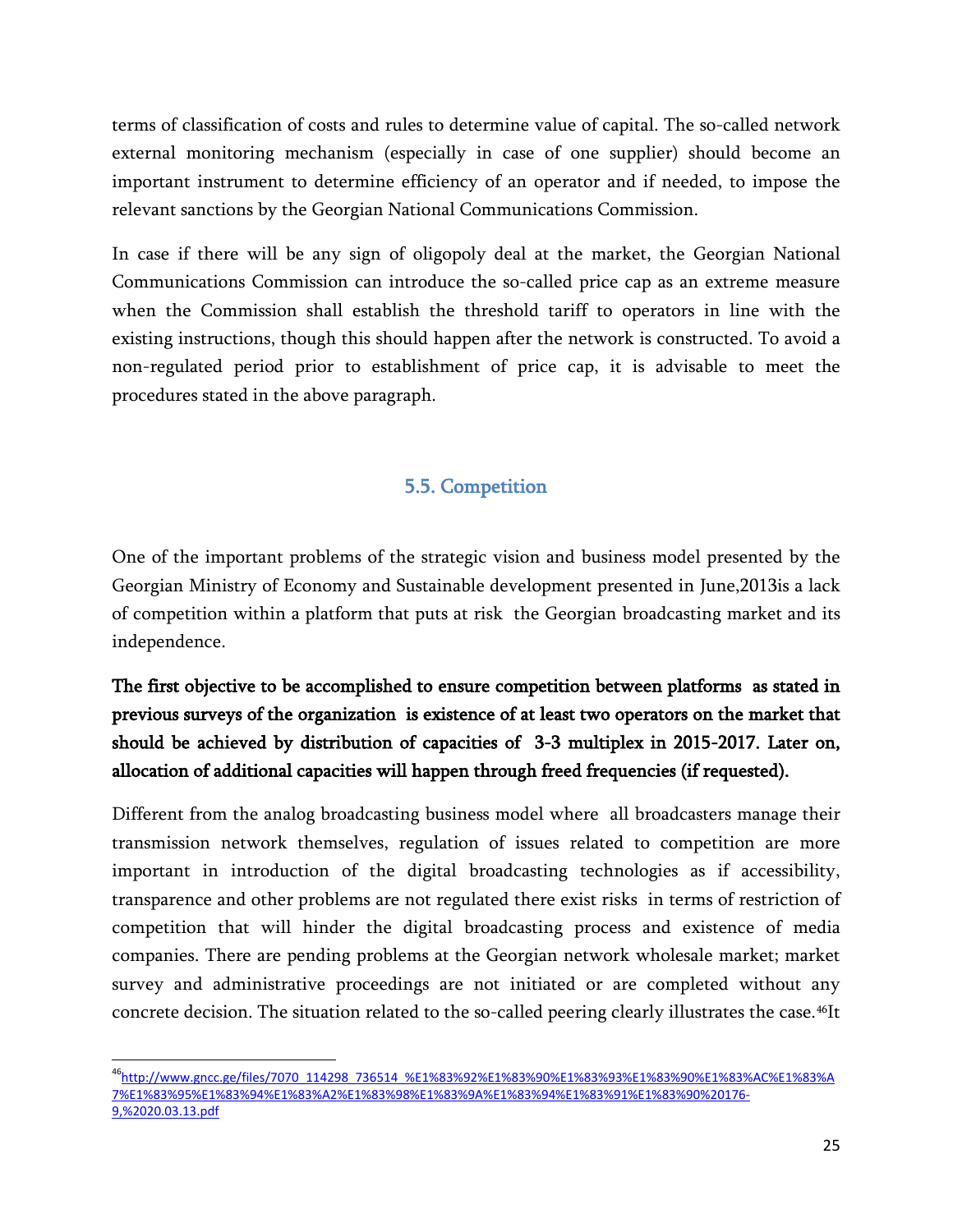is also necessary to consider situation of other segments of the wholesale market. The Ukranian case should be also paid attention where the tariffs to access the multiplex resources are not regulated despite is strongly demanded by the public and this issues "travels" between the state institutions.

No less important is the fact that the existing analog transmission network is owned by the state company with a 100% state participation. The above circumstance may entail certain risks in terms of restriction of competition especially for low-budget local and regional TV stations.[47](#page-25-0)

The policy to properly regulate competition and properly and timely planned actions should ensure maximum transparence and non-discrimination of access conditions, and costefficient and reasonable tariffs to access all necessary elements of the network. These actions will create competitive and fair conditions for broadcasters that will develop the market and ensure a wide array of services to be provided to end consumers.

It is not clear why the Georgian National Communications Commission does not meet requirements of the 2003 EU Regulation.<sup>48</sup>The EU Member States were recommended to initially regulate segments of the broadcasting wholesale market to develop the digital broadcasting between them, that will create conditions for companies willing to offer broadcasting services. In addition, the above recommendations provide to consider a possibility for companies to offer services that are willing to provide services within a platform in a form of additional services. The market segments to manage the digital broadcasting and to access network elements should be selected from the so-called EU recommended 18thmarket and regulated in the first place. [49](#page-25-2)

It is important to ensure that programs are placed in the digital broadcasting network in a fair manner, serve the public and state interests, and do not violate any competition principles at the market. The position of the State is not clear in this direction.<sup>[50](#page-25-3)</sup>

<sup>&</sup>lt;sup>47</sup>Guide to the Digital Switchover, OSCE, Vienna 2010

<span id="page-25-1"></span><span id="page-25-0"></span><sup>&</sup>lt;sup>48</sup>COMMISSION RECOMMENDATION of 11 February 2003. on relevant product and service markets within the electronic communications sector susceptible to ex ante regulation in accordance with Directive 2002/21/EC of the European Parliament and of the Council on a common regulatory framework for electronic communication networks and services[. http://eur](http://eur-lex.europa.eu/LexUriServ/LexUriServ.do?uri=OJ:L:2003:114:0045:0045:EN:PDF)[lex.europa.eu/LexUriServ/LexUriServ.do?uri=OJ:L:2003:114:0045:0045:EN:PDF](http://eur-lex.europa.eu/LexUriServ/LexUriServ.do?uri=OJ:L:2003:114:0045:0045:EN:PDF)

<span id="page-25-2"></span><sup>&</sup>lt;sup>49</sup> Response to Consultation: Market Analysis - Wholesale Broadcasting Transmission Services . COMREG. 2004 <http://www.cullen-international.com/cullen/exdocs/xd7140.pdf><br>
<sup>50</sup> Recommendation of the Committee of Ministers to member states on measures to promote the democratic

<span id="page-25-3"></span>and social contribution of digital broadcasting COUNCIL OF EUROPE COMMITTEE OF MINISTERS Rec(2003)9[. https://wcd.coe.int/ViewDoc.jsp?Ref=Rec\(2003\)9&Language=lanEnglish](https://wcd.coe.int/ViewDoc.jsp?Ref=Rec(2003)9&Language=lanEnglish)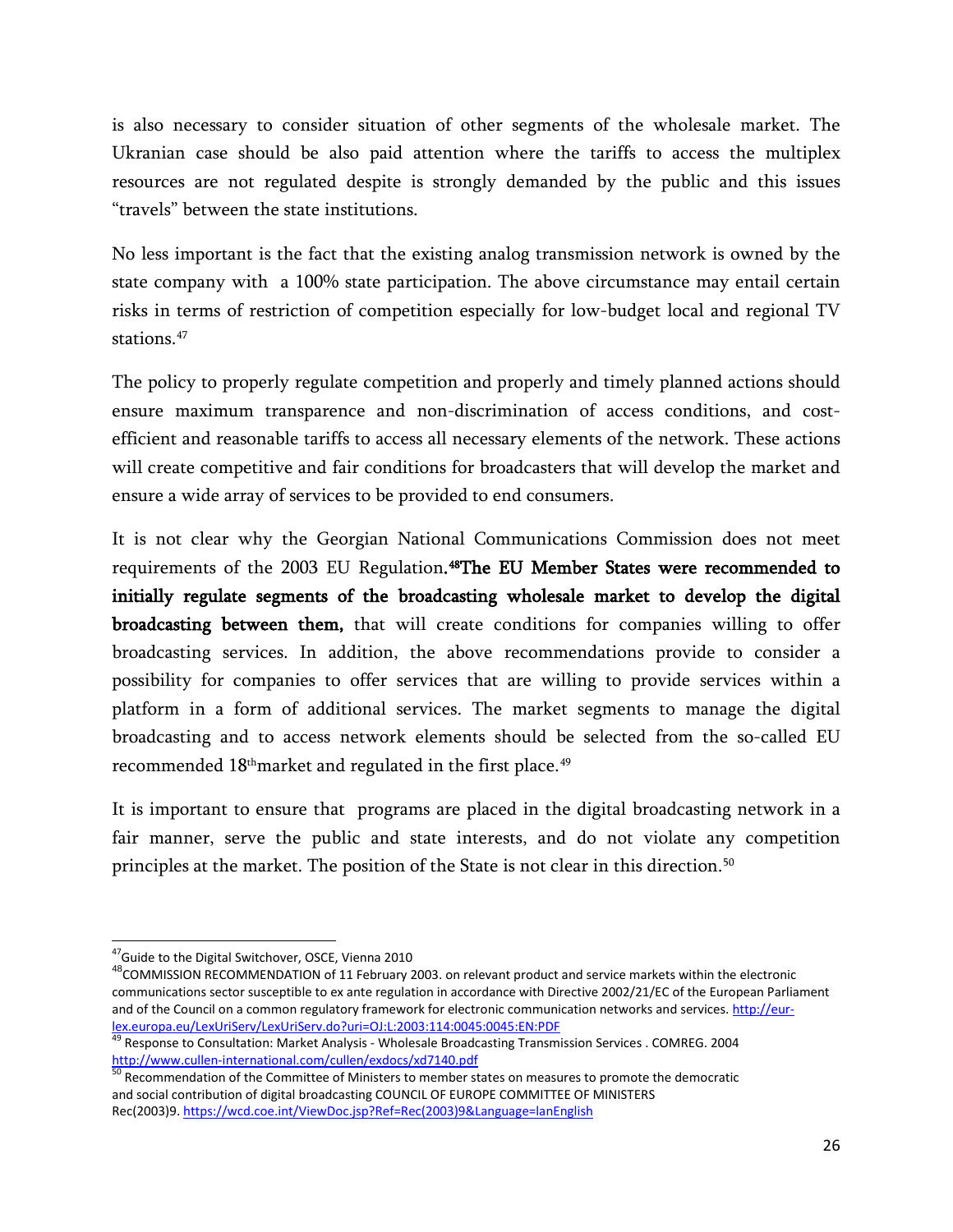### In our opinion, it is needed to urgently regulate and survey the following directions:

- 1. The issues related to access to infrastructure that may hinder its access to concrete resource should be closely regulated;
- 2. In the context of the initial regulation, the Commission should regulate competition based on the so-called 18th market regulation, "via introduction of special liabilities for market players that provide broadcasting content to end consumers at the wholesale market. The cable and terrestrial broadcasting network monopolists should be imposed special liabilities to ensure transparence and discrimination and to establish cost-efficient tariffs. The liability related to accessibility in a transition period should be defined similarly to article 19.3 of the Georgian Law on Electronic Communications (this norm may be in force till a full liberalization of the market);
- 3. In the context of the initial regulation, competition should be determined in all segments of the market that should be used by broadcast signal distribution providers, including access to antennas and co-location spaces;
- 4. To ensure effective competition and efficient regulation, it is necessary to legally regulate issues related to joint construction and use of existing physical infrastructure in accordance with the relevant EU recommendations;
- 5. The Commission should be granted the relevant authority to review appeals between broadcasters and network operators, whilst review deadlines should be maximally short (especially, at a transition period);
- 6. The right to terminate agreements on access to multiplex capacities should be executed by permit and agreement of the Commission similar to telephone interswitch procedure;
- 7. To protect interests of all broadcasters, a liability to distribute standard signals should be determined at the digital broadcasting switchover period and its initial phase of operations; whilst once the existing analog frequences are freed, capacities are increased and/or alternative broadcasting network is developed, the Georgian National Communications Commission should agree to transmit HD channels and paid TV services. In terms of issue permits for new services, the Georgian National Communications Commission should have debates based on access conditions existing at the market;

l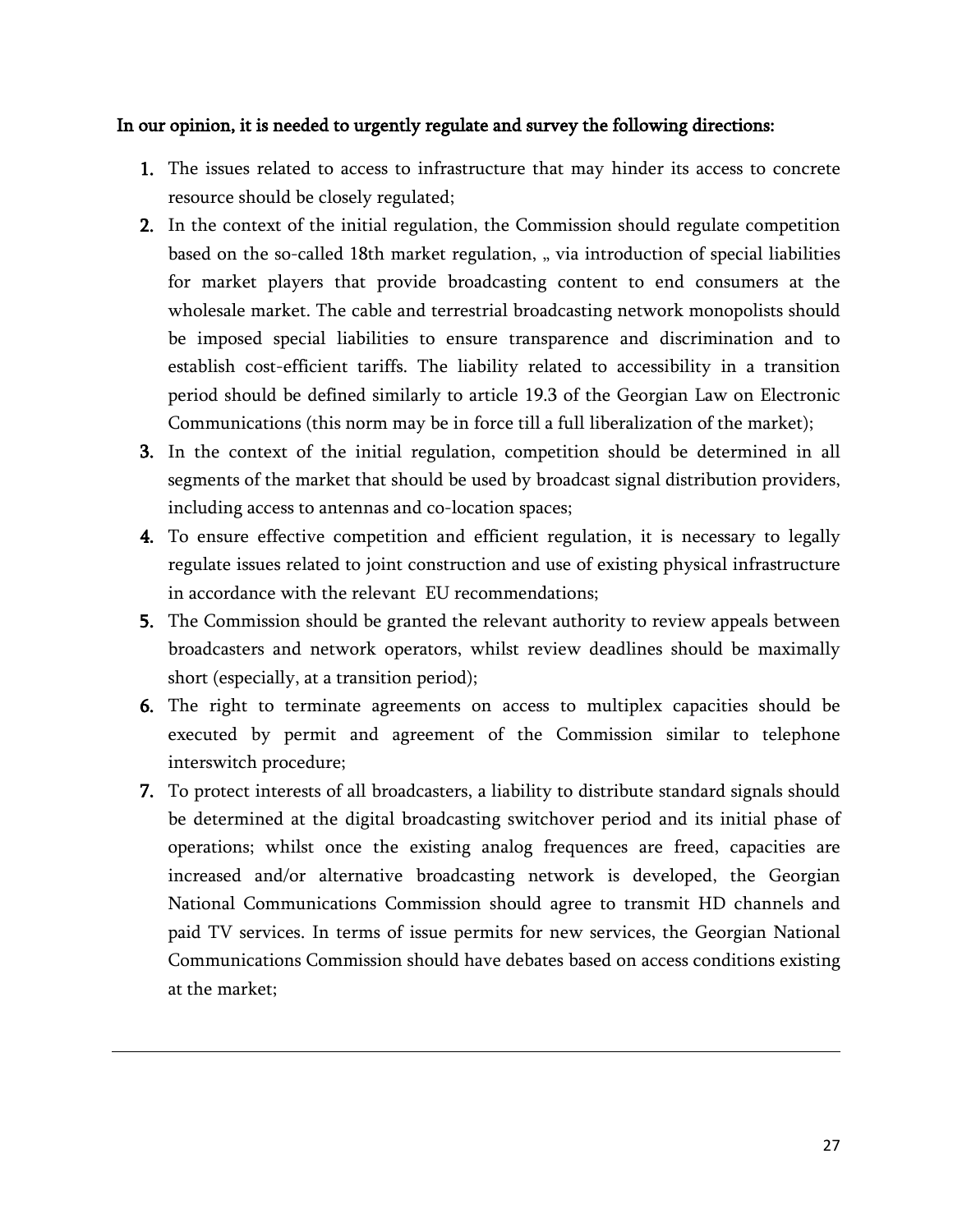- 8. At the digital broadcasting transition stage the following principle related to access to multiples capacities" first came, first should get access" should be restricted by the Commission. In evaluation of accessibility issues, it is necessary to guide essential criteria defined by the law as well as conditions identified on the basis on survey of priorities of a broadcaster;
- 9. If a broadcaster can become a broadcasting network license holder at the same time (if the above is appropriate),at the digital broadcasting transition stage this broadcaster should be required to separately record costs and expenditures in terms of network and broadcasting content production. If a risk related to restriction of competition, the broadcaster should be imposed a liability of structural separation in a context of special liability;
- 10. At the digital broadcasting transition stage, it is necessary to regulate a liability related to the so-called mandatory transit by the Georgian Law on Electronic Communications;
- 11. To retain a low price on the equipment (receiver), the State should ensure a competition on the retail market of imported equipment and guarantee interchangeability of imported receivers and their compatibility with other networks;
- 12. The right to provide paid TV content envisages distribution of closed program type receivers that may become a factor to block income at the market for content producers and service providers. The interests of existing local and regional media and newcomers should be maximally protected by the tender conditions and license agreements;
- 13. The switchover from the analog to digital broadcasting should not cause any negative results for end consumers and broadcasters or worsen the existing condition. To evaluate achievement of this objective, it is necessary to apply the below-listed criteria: access to digital signal as compared to analog signals and to have an opportunity to receive public broadcasting programs via digital TV network;
- 14. If during a direct planning of additional infrastructure, it is revealed that assumption of the universal right to cover 95% of the population and related necessary infrastructure will not significantly increase costs, a coverage percentage indicator may be increased from 85% to 95%.
- 15. It is important to consider reservation issues in tender conditions and technical assignment. The service distribution data may change in accordance with period of time or programs. To avoid long-term deficiencies of supply of necessary services, the critical elements of the transmission chain should have certain reserve resource,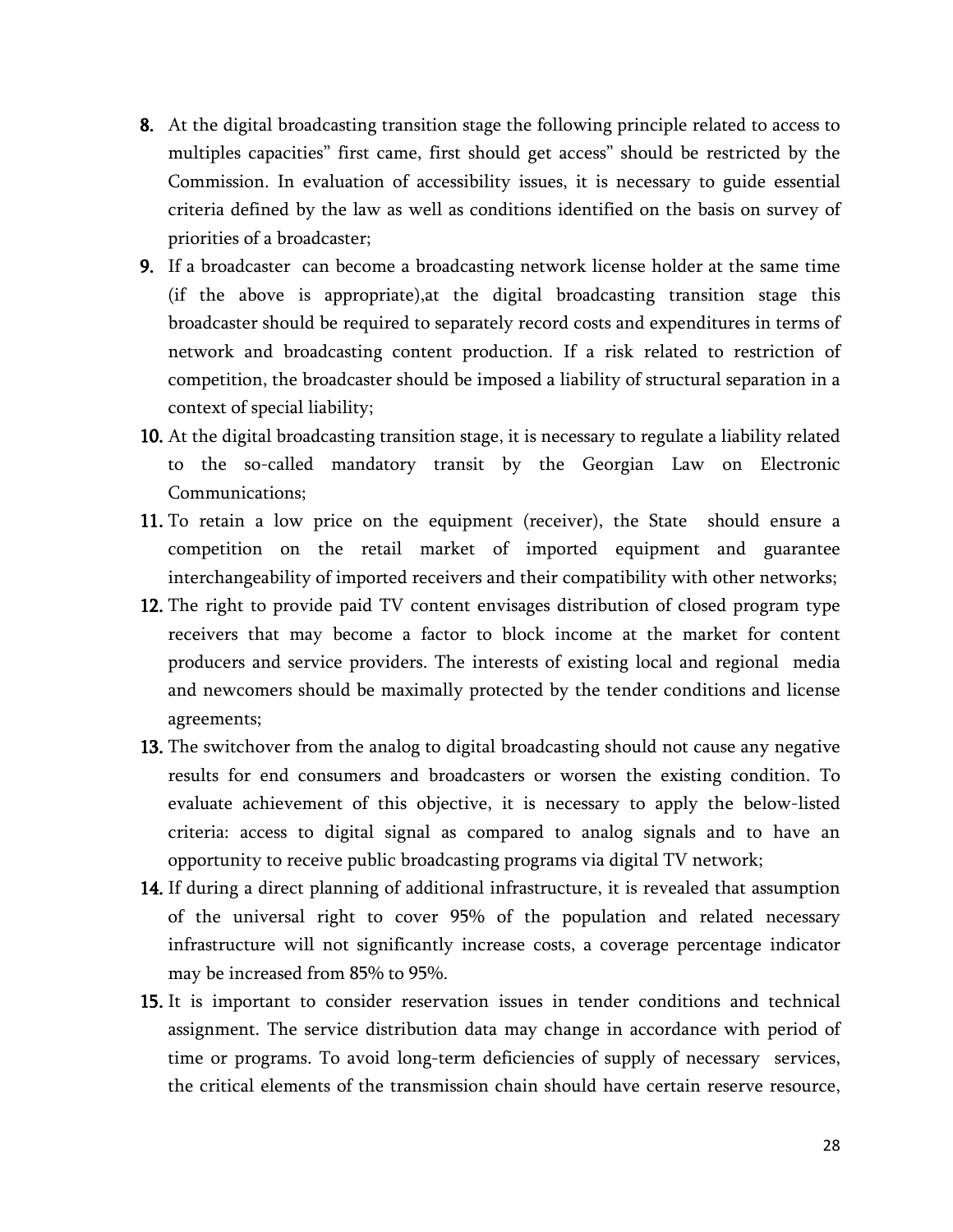for example passive reserve for codification equipment with n+1 configuration, or active reservation principle. The advantage of passive reservation models high bandwidth capacity that is most optimal in case of malfunction operations, though is more expensive. This issue is very important for synchronization of SFN transmitters as if a synchronization system is put out of operation, transmitters will interfere with each other and relatively, reservation in these networks will be needed.

16. The most effective use of spectrum is one of the important issues. In other words, the most effective and minimal use of the allocated frequency spectrum to achieve objectives defined by the license issued and technical approach used foe network construction should be considered as a positive factor when defining tender conditions and their evaluation.

### 5.6 Consideration of Regional and Local Media Interests

<span id="page-28-0"></span>It is of utmost importance to determine access conditions to multiplex capacities by the relevant legal act. It should be stated that at the transition and further periods the person authorized by the State should evaluate priorities in terms of accessibility in accordance with the following criteria:

- The priority in this regard should be granted to broadcasters that were broadcasting license holders before the analog broadcasting was switched off;
- The priority should be assigned to non-commercial broadcasters as well as local and freely transmitted channels in placement of channels in the first two multiplexes;
- The priority should be granted to broadcasters that should transmit priority content.

No less important is development of the state position in terms of concession agreements that is a stimulating and alternative mechanism for consideration of interests of analog broadcasting license holders in a transition period. The conditions should be established in a manner not to hinder interests of license holders, to protect them from the state pressure and to consider interests that a license holder has in a concession period.

It is also important to allocate at least one frequency within a country for regional and local broadcasters that are not members of consortium as this is proposed by the Georgian Ministry of Economy and Sustainable Development to consortium of broadcasters, in certain points if there is a request of the existing broadcasting license holders. The